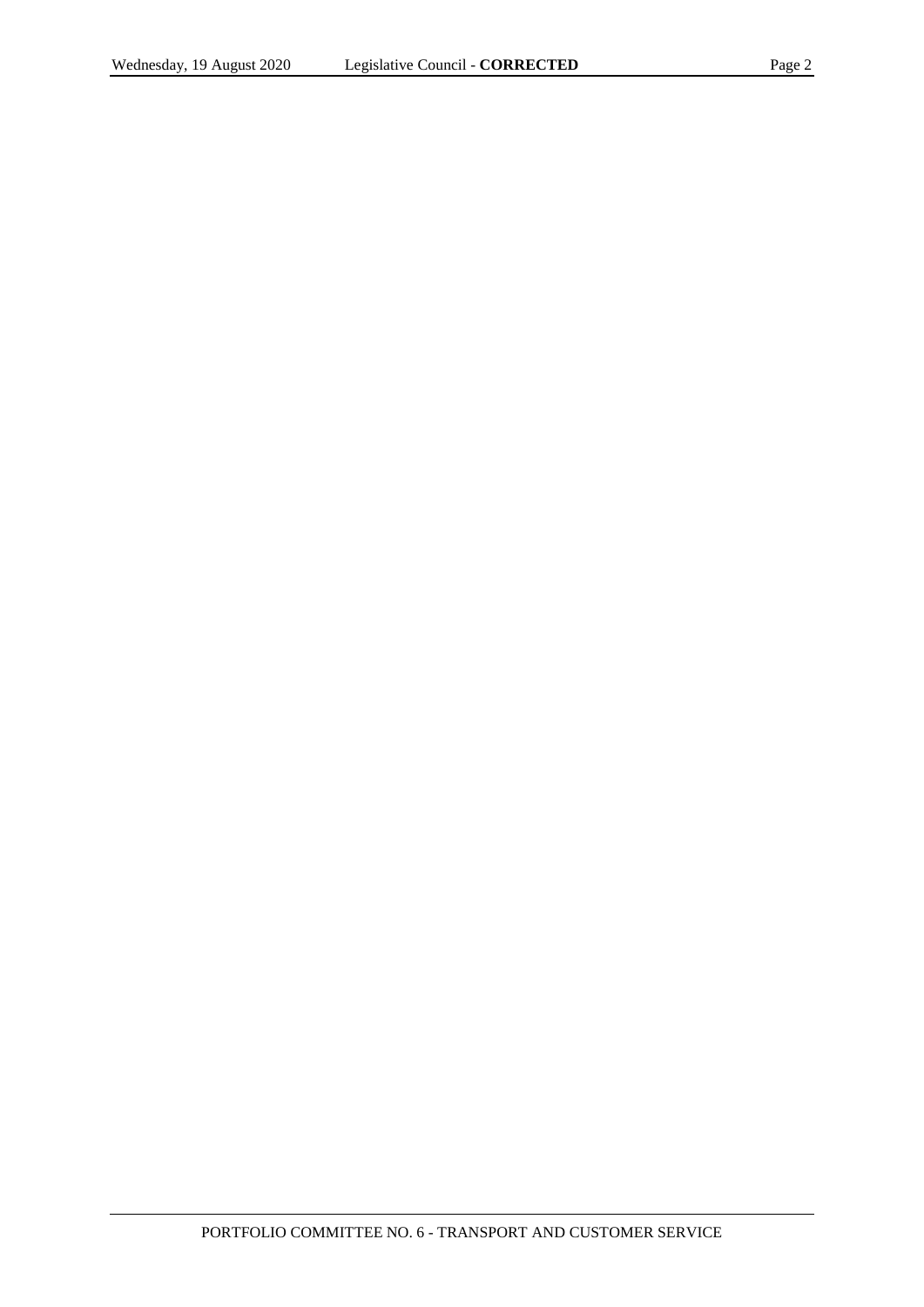**The CHAIR:** Welcome to the first hearing of the Portfolio Committee No. 6—Transport and Customer Service inquiry into the Operation of the Point to Point Transport (Taxis and Hire Vehicles) Act 2016. Before I commence I would like to acknowledge the Gadigal people, who are the traditional custodians of the land on which I am sitting today. I would also like to pay respect to the Elders, past and emerging, of the Eora nation and extend that respect to other Aboriginals present. Today is the first of two hearings we will hold for this inquiry. We will hear from three panels of witnesses today, including regional taxi operators, who we will have first up this morning, metro taxi operators and organisations supporting people with disabilities. Before we commence I would like to make some brief comments about the procedures for today's hearing.

Today's hearing is being conducted via teleconference. I would ask for everyone's patience and forbearance through any technical difficulties we may encounter today. If members or participants lose their internet connection and are disconnected from the virtual hearing, please rejoin the hearing using the same link. Today's hearing is being broadcast live via the Parliament's website. A transcript of today's hearing will be placed on the Committee's website when it becomes available. All witnesses have a right to procedural fairness according to the procedural fairness resolution adopted by the House in 2018. There may be some questions that a witness can only answer if they have more time or with certain documents to hand. In these circumstances witnesses are advised that they can take a question on notice and provide an answer within 21 days.

I remind everybody here today that Committee hearings are not intended to provide a forum for people to make adverse reflections about others under the protection of parliamentary privilege. I therefore request that witnesses focus on the issues raised by the inquiry terms of reference and avoid naming individuals unnecessarily. Finally, could everyone please mute their microphones when they are not speaking? I now welcome our first witnesses.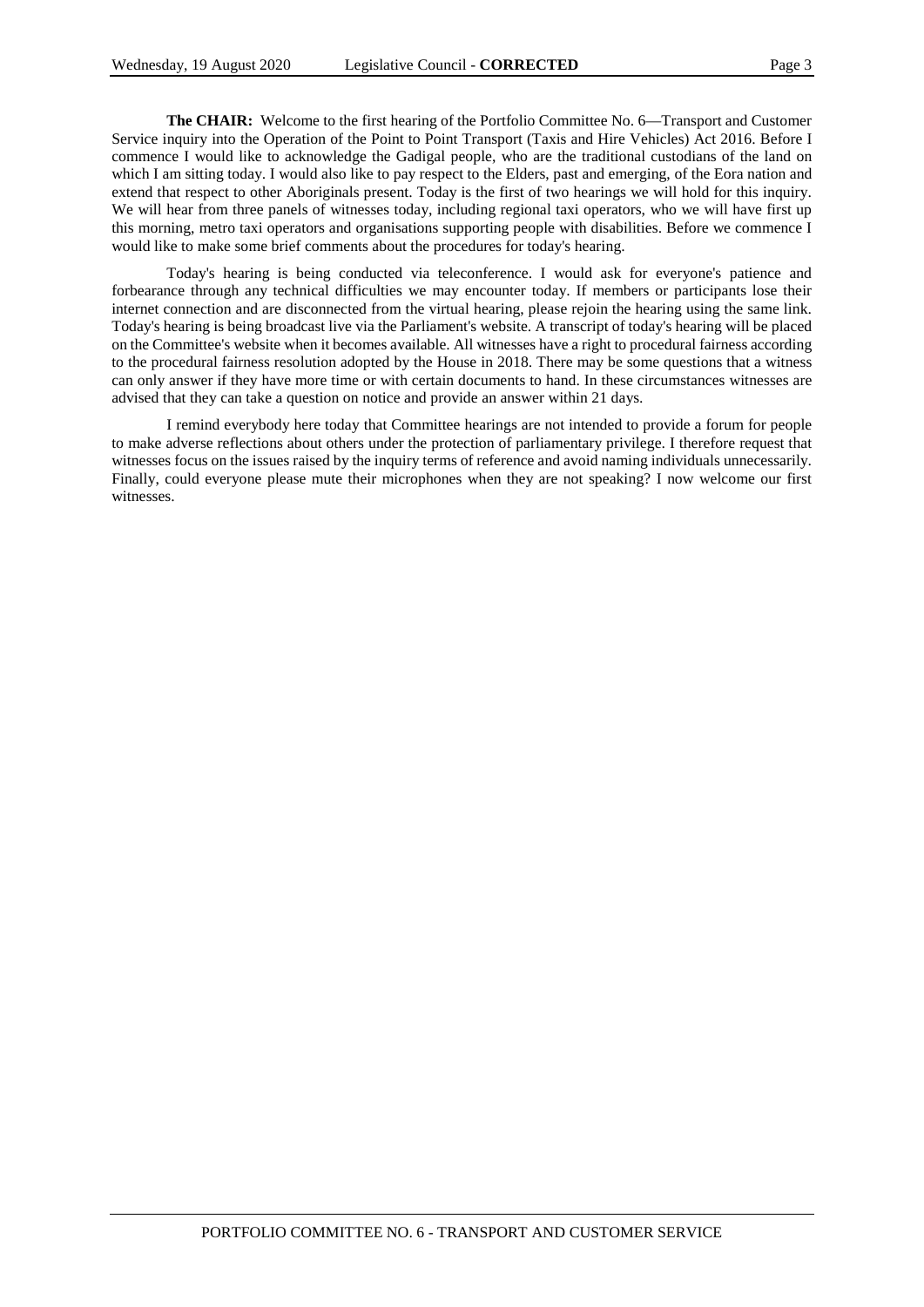**GEOFF FERRIS**, Managing Director, Regional Taxi Lines (Griffith/Dubbo), before the Committee via videoconference, sworn and examined

**SCOTT WILKINS**, Operations Manager, Milton Ulladulla Taxis, Limousines and Charter Bus Service, before the Committee via videoconference, affirmed and examined

**NEIL CRITTENDEN**, Chairman, Maitland Taxi Service (Red and White Star Cabs), before the Committee via videoconference, sworn and examined

**MARK MARLAND**, Director Secretary, Maitland Taxi Service (Red and White Star Cabs), before the Committee via videoconference, sworn and examined

**The CHAIR:** I will now ask each organisation to start by making a short statement. If you can keep it to no more than two minutes, that would be fantastic. I will start with you, Mr Ferris.

**Mr FERRIS:** Thank you. I am the chairman and managing director of Regional Taxi Lines. We operate taxis currently in Griffith and in Dubbo and previously in Camden and in Picton as well. In response to the terms of reference of this inquiry, we think it is important that the State Government looks at how the taxi industry in regional New South Wales has been affected by the introduction of the point to point regulations and the rideshare industry. In Griffith we operate the whole network. We have three independents who work with us, but we have 14 taxis operating in Griffith, of which we operate 11. In Dubbo we have six of the 22 TC plates that operate in Dubbo. Previously up until December 2018 we operated a network of 22 taxis in the Picton and Camden area, just outside Sydney but with the introduction of rideshare coming in and taking the cream off our crop no drivers would work and we ended up having to give the plates to our drivers for a \$1 value.

The introduction of the changes to the regulations for the point to point industry has seriously affected our ability to operate an efficient country taxi network in each location due to the so-called removal of red tape by Government, which has put those obligations back onto us. We now see that we are now the policemen that have to onboard drivers and issue ID. We have to enforce with the other operators who work with us the removal of agents on vehicle. We moved away from a single body to manage driver eligibility, where I could go to Service NSW or Transport for NSW and get my driver authority and my licence. Now we have to go to another party.

Removal of driver uniforms and hygiene just means that now the networks have to become the policemen and start ensuring that people meet the standard that the network wants whereas previously it was a regulation. These changes have meant that it has become far more difficult to get people to be part of a network board to operate and to oversee the requirements. What can we do to fix this up? We believe we need to free up the value that taxi operators have in their licence plate. The value has been tied up in those values for many years. We have paid \$300,000-plus for all our plates in Dubbo. Today we could not give them away. We have people in Dubbo who want to sell their plate and there is no-one interested in buying a plate due to the changes in the point to point regulation.

We propose we need the Government to do a buyback, to come and buy back the lost value of the plate, which is in the book market segment. The rent and hail segment is still there and that should be retained under a regulated fare system but in the book market system, where it has now been opened up to everyone to come in and the value of the licence plate has been diminished, we suggest there should be a government buyback and then lease the plates back to those who wish to stay in and operate taxis on a leaseback situation. This can be funded at no cost to the Government through a continuation of the passenger service levy, which is currently imposed on each taxi and rideshare fare across New South Wales. In the projections we have looked at, in approximately seven years that system could fund the total buyback and leaseback with the leaseback of the TC country plates. That is probably my time, I think. I will be able to add more later if we get the chance.

**The CHAIR:** Thank you very much. To help Hansard, who is recording everything that we say on paper, it would be fantastic if you could email that opening statement through to the secretariat at some point. That would be incredibly helpful for us, thank you.

**Mr FERRIS:** Yes. Thank you.

**Mr WILKINS:** Good morning, Madam Chair, and all the honourable members of the Committee and fellow taxi colleagues. Today I am representing Milton Ulladulla Taxis. It is a family-operated business. We have been in operation in the Milton Ulladulla area since 1996. I come from three generations of taxidriver. My grandfather had a plate after the war when he returned as a serviceman. My dad has had plates since I have been in nappies. I washed cabs when I was a kid. I started driving in '85, operated cabs in the late nineties. By 2000 I was working for one of the taxi schools in Sydney prior to the Olympics training taxidrivers. At the end of 2002 I came down the coast to give my parents a hand to run this business. We operate a fleet of six cabs. Two of those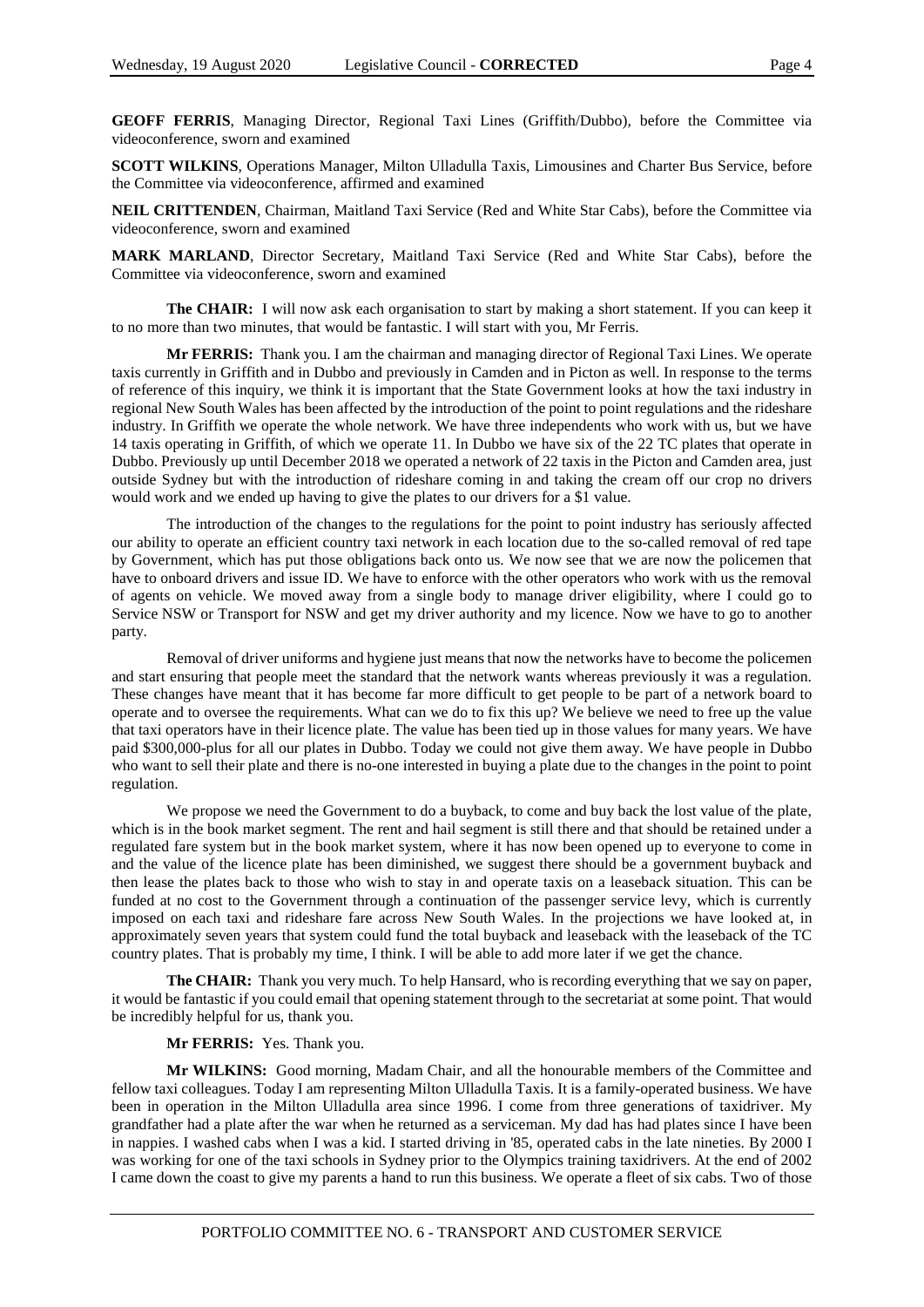are wheelchair accessible taxis. Our business has expanded over the years. We have limousines. We run charter buses.

We live in a tourist area where normally the population is about 15,000 in the holiday period and especially now. There was no Easter so in the last school holidays the population trebled. Similar to what Mr Ferris said, over 85 per cent of our work is booked work, meaning that people ring for those vehicles. Rank and hail work is negligible except late at night and that will only be coming from pubs, clubs, et cetera. Because it is a lucrative area, we have noticed that Uber has moved into our area. That is probably a brief overview of what our business is.

With regards to today's inquiry, we would like to talk about a plate buyback, as Mr Ferris mentioned earlier. As a little aside, one of the hardest things for cab operators to kind of get their head around is the fact that most of us also have hire car plates. We had one. We were compensated fully and we were happy about it. We got \$170,000 for one plate. For taxi plates, you got \$20,000. You were offered a hardship package but not a lot of people were eligible for that. The amount of money the Government set aside was not used up completely. Another part of the buyback is you could look at the fact that a hire car plate owner got compensated for each and every plate. For taxi operators they said two plates, end of story.

I know of people down here in regional New South Wales that leased taxi plates on 10-year leases. They were paying nominal fees of \$500 a year. For those hire car plates they were compensated \$30,000 for each hire car plate they had. They leased those plates and they were given \$30,000. We have a freehold owner who was only given 20. I drive a cab sometimes still. There is nobody out there under 50 who thinks that cab drivers, operators and owners et cetera were treated fairly in that particular instance. We also think there is an unfair playing field—taxi plates have obviously been devalued. Up until mid-2017 the State Government was still selling them for over \$400,000. As Geoff Ferris said, he gave plates away for a dollar. Once again, that is an issue that needs to be looked at. I do not know whether you are aware, but from my understanding up to April 2020 there were over 120,000 applicants who went into Service NSW and applied for a T code onto their licence, meaning that they could then work as a rideshare operator. That is a lot.

In the COVID crisis over 3,000 plates were handed back to the Government in metro Sydney, which does not have anything to do with us here, but only 700 of those plates have been taken back and they are still not making any money. The point to point reforms have created a huge amount of red tape for small operators. The working week has gone up by 10 to 15 hours to comply with all of the regulations. I have a background in training. All the reforms say is that there will be the removal of age limits on vehicles, removal of uniforms and removal of training. I was a taxi trainer. In 2000 it cost \$1,000 for somebody to do a taxi course in Sydney. There was operator accreditation where you used to have to go and do a two-day course. None of that applies anymore—the onus is on the network. There is obviously increased operating costs due to these reforms.

Most taxi networks and operators are happy about the Passenger Service Levy and we hope that we will get a fair and reasonable compensation package. There is one issue: the time taken to collect that money. As a small operator we would pay on average \$4,000 a month. When the idea was initially floated, State Revenue said it would cost approximately 50c in the dollar to run the scheme. The taxi operators do it and we do not get any compensation. We are certainly not asking for 50c or 50 per cent. It adds to your working week.

There have been some changes in the past few months to the Taxi Transport Subsidy Scheme [TTSS]. Initially, it was a provider-neutral scheme, but now we find out that the tender has been awarded to Cabcharge. So if you do not have Cabcharge payment systems in your vehicles, which the NSW Taxi Council is doing a survey on at the moment, you will not be able to use the smart card that the Government is thinking about introducing. Recipients of the transport scheme will be able to use that card. A pilot scheme was done a couple of years ago in regional New South Wales, but if you do not have the Cabcharge payment system I do not know how you are going to do it. The issue with Cabcharge being awarded that tender is they also own 13cabs, which has the largest taxi network in New South Wales.

In regard to patient transport, most cab operators in regional New South Wales would like the opportunity to be able to do some of that work. Reforms around community transport are another issue—it is always [inaudible] considering the amount of money it costs to run those schemes. [Inaudible] work because they are only volunteers and they are elderly. Taxis continue to operate. We have demonstrated to the Government over the years, time and time again, that we can run that type of service cheaper than they can. There is a \$5 scheme in the Shoalhaven, whereby they are eligible for 10 little cards a month and it costs them one gold coin for each card—similar to the regional seniors card you have rolled out. Some of these people live in the country and are eventually going to have to hand their licence in. They maintain their independence, with assistance, by having a cheaper alternative for moving around. I think on-demand transport has been an abject failure. I could go on but that is probably about my two minutes.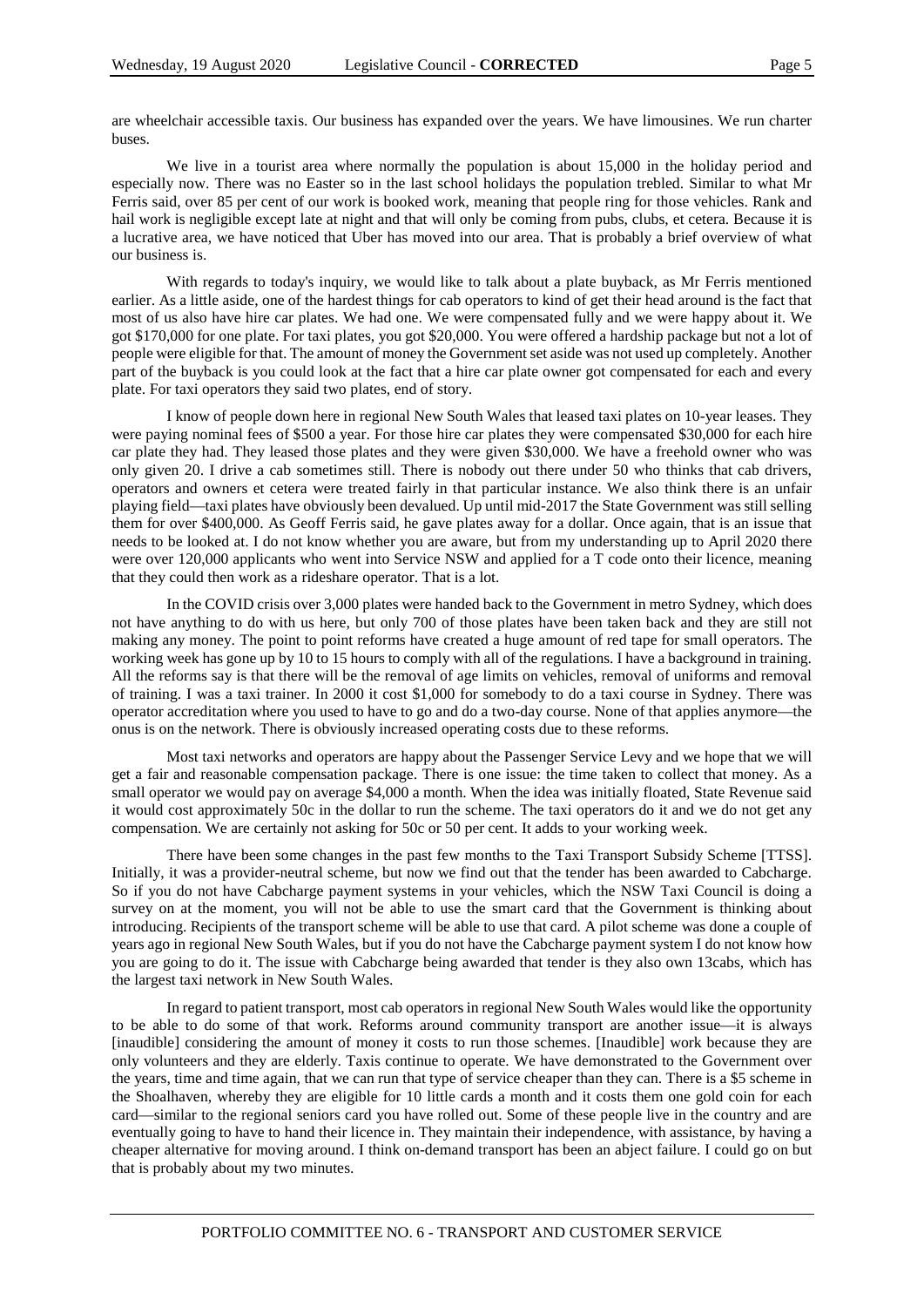**The CHAIR:** It is. Thank you, that is very interesting. We will now move to Red and White Star Cabs. Have you got a short opening statement for us as well?

**Mr CRITTENDEN:** Thank you for the chance to speak at this inquiry. Maitland Taxi Service is the trading name of Red and White Star Cabs, which is owned by 17 shareholders and is managed by a board of five directors. It is the major transport around Maitland, Beresfield, Raymond Terrace and Greta. We service 28 cars in the area. With the introduction of the Point to Point Transport (Taxis and Hire Vehicles) Act 2016, Maitland Taxi Service has seen many changes occur around the regulation of the taxi industry. Our experiences have been good and bad. The good has come out in being highly regulated. The safety standard for both passengers and drivers has dramatically improved. Owners and drivers are more confident in the safety standards of the vehicles. However, we believe that there is an injustice within the regulatory framework when it comes to the taxi and hire car industry, and rideshare.

Rideshare is a public transport industry not subject to the same stringent requirements that taxis adhere to. Rideshare agents have booking services and dispatch capability, yet do not have to address the same safety standards as taxis and hire cars. In addition, the on-road expenses of taxis are far greater than rideshare. The Passenger Service Levy has gone some way to easing some of the losses incurred on licence plates. However, the increase of rideshare companies into the market has Maitland Taxi Service members concerned about the value of licence plates. Owners who have recently sold plates have experienced huge losses. For example, two vehicles in the area that were bought for around \$140,000 have each been sold for around \$30,000. Another that was bought for \$150,000 was sold for \$70,000. The \$20,000 assistance package does not cover the losses experienced by owners, obviously. The experience that Maitland Taxi Service has had with the commissioner is minimal. However, of late we have had a lot to do with the Point to Point investigators due to the unwarranted aggressive attention from a rival company trying to bully its way into the Maitland area.

Unfortunately, our experience with the regulator has been one of frustration due, I believe, to the long process required to be followed by the regulator as well as the COVID-19 crisis. Vulnerable Maitland Taxi Service owners and drivers have been subjected to stalking, bullying, harassment and vehicles being used like weapons against them. Many of these incidents have been reported to the police, as advised by Point to Point. However, neither the police nor Point to Point are in a position to curb this even though the actions in question are addressed in the Point to Point Transport (Taxis and Hire Vehicles) Act 2016. The frustration experienced by our owners and drivers is escalating due to what they believe to be the minimal action taken by the regulator and the constant notifications by the network not to engage.

I have concerns that unless the issues can be resolved satisfactorily, tempers could boil over and our owners and drivers could be charged, even though they have been continuously goaded. With the issues occurring during the COVID-19 crisis, Maitland Taxi Service was even more convinced that there needs to be a regional office of point to point that can address identified issues quickly and whose staff do not need to travel so far to investigate incidents. Thank you for the opportunity.

**The Hon. JOHN GRAHAM:** Thank you to all those witnesses for turning up and for the submissions and opening statements. I start with Mr Ferris and the evidence on the value of plates in regional areas. In the Government submission to the inquiry, they put some figures on the table about where they think plates are up to. They are more upbeat, including in regional areas, about the value of plates at the moment. They are up-front that plate values have definitely fallen. For example, in Bathurst and Armidale licence transfer values were steady at the time of the reforms. They have only gone and decreased and rebounded in more recent years. Bathurst had 41,000 in August 2019, 145,000 in September 2019 and 125,000 in October 2019. I have got similar figures in Armidale, showing 140,000 in May 2019. There are no figures for Dubbo, about which you have given us information. Have you got any response to the Government figures? Do you think that they sound realistic for those other areas? Can you give us any other update about why there seems to be a gap in what is being submitted there?

**Mr FERRIS:** In my other role is as the president of the Country Taxi Operators Association I talk to a lot of these operators. Let me tell you what happened in Bathurst. Yes, they were the figures that the transfers occurred on. They were then all vendor finance. That is the only way that anyone would buy them. I know of three occasions in the last 18 months in Bathurst when once the new entrant has operated for six months, they stop paying the vendor back in repayments and the transfer falls over. I am not 100 per cent sure on Armidale. But, as I said, our experience across many towns is that there is just too much uncertainty around the industry of what is going to be allowed to happen with rideshare. There is no confidence in our industry from any new party when they come in, hence the only way anyone is selling them is to give vendor finance. In other words, you get nothing for your plate but you hope that the new owner will pay you off over a period of time—usually five to ten years.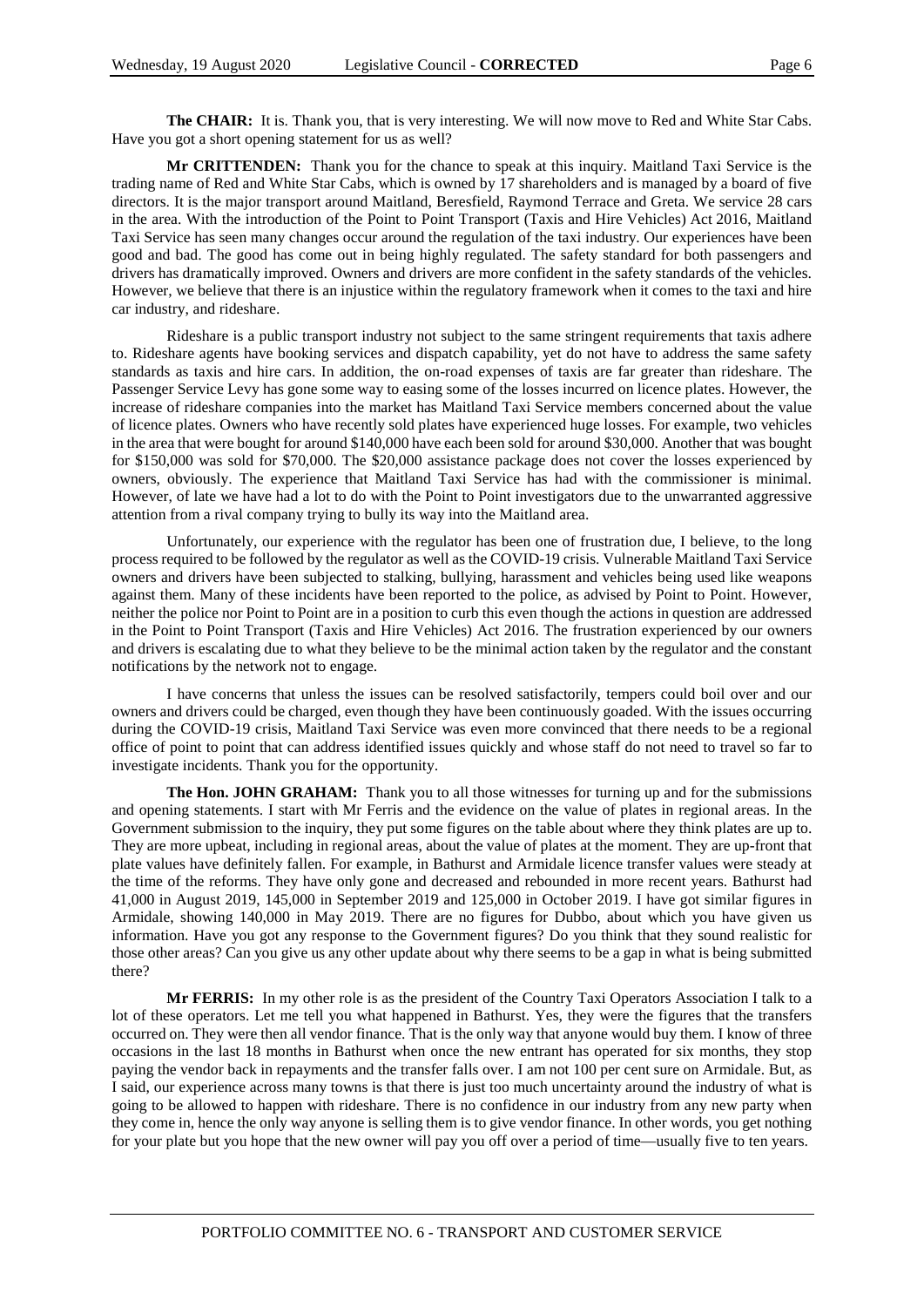**The Hon. JOHN GRAHAM:** That is very useful context. Given that answer and given your role, can I ask you if you have any specific details about Orange and Lismore. The Government submission says that transfer values have remained steady up to the present day. Can you give any useful background on any of those areas, including Tamworth or Grafton?

**Mr FERRIS:** We have another business in Orange and we have looked at buying taxi plates there. Prior to rideshare coming in, a plate in Orange was worth somewhere above \$250,000. I am not sure how they say a transfer down to the number that you said Orange was is anywhere like staying stable. They have dropped at least 50 per cent or greater, if you can sell them. Have a look at those sales, many of them are deceased estates where the people have just got to get rid of their plate and another operator in town who has some confidence that there is a future in the industry steps in and buys that plate. I cannot specifically address Tamworth and Armidale because I am not across them.

**The Hon. JOHN GRAHAM:** Mr Wilkins, I was interested in where you were starting to head on the issue of the on-demand buses. In contrast to what is going on with this industry, there is a government subsidy for some of those services. There are trials to see what might work in regional areas. I welcome trying new things but how is it actually working on the ground in your area?

**Mr WILKINS:** We do not have any on-demand bus services in Ulladulla. There are some in Bega, the electorate of the Minister for Transport and Roads. That is one of the few places I know of in regional New South Wales where on-demand bus services are being trialled. As far as I am aware, the gentleman who owned the network in Bega sold it, once again because of age. It was a fire sale. It was vendor finance. I do not think there was an opportunity to tender for that. If they were offered in a lot of places, taxis could come in—and you could say that my opinion is biased—at a cheaper price than what a lot of the other operators are offering.

**The Hon. JOHN GRAHAM:** As we are looking at that on-demand space, there might be a role here to have those areas cross over. But that has not been possible up until now.

**Mr WILKINS:** Once again, that is up to the Government to decide on whether they want to keep taxi services in regional New South Wales. We are not subsidised. We do not ask to be subsidised. All we want is a fair share of the work. We will demonstrate time and time again that we can do the work. One of the few government departments—and okay, it is not State but Federal—that has stuck with the taxi industry right up until this day is the Department of Veterans' Affairs. Their preferred contractors for transport providers are always the taxis in regional and even metro New South Wales. We appreciate that and we take our obligation to them seriously, and we deliver.

**The Hon. JOHN GRAHAM:** Yourself and Mr Ferris have both given evidence—and a range of submissions have said this—that you would like this buyback. Understood, you have laid out that position. Particularly from a consumer point of view, given the total loss of confidence of people coming into the industry particularly in the regions—if there is not a buyback, what happens in those areas? Presumably some drivers will keep driving because they have to, but what happens in the medium term?

**Mr WILKINS:** As Mr Ferris said, there are deceased estates. Drivers are all getting older. Eventually no young blood is going to want to come into the industry. Rideshare is out there but drivers are not there at six o'clock in the morning to go and pick up somebody going to catch the bus to Sydney for a \$10 job. They don't operate in the morning when drivers are picking up at three or four o'clock in the morning and taking them home at five or six or seven o'clock. They take the cream and then they go. That is something for the Government. It is similar to years ago with the disabled transport. The operators basically went on strike. In regional New South Wales country taxi operators still went and picked up those disabled kids and took them to the schools. We live here—we are members of the community—but as people get older, eventually they are going to fall over. Their kids are not going to want to do it, so who knows?

**The Hon. JOHN GRAHAM:** I ask the Red and White Star team—what happens if there is not the sort of buyback that is being called for here?

**Mr MARLAND:** What Mr Wilkins is saying is absolutely true. We operate five SPVs, special purpose vehicles, and some of those are involved in school runs. We take disabled people around all the time. Those five buses are kept busy because we provide such a great service. It will fall over if the system is not viable. We have lots of competition here. We have people like Mai-Wel who have their own fleet of disabled transport. But even with that, an organised taxi service that runs 24 hours a day has a huge impact on those people's lives. We take that very seriously. Regional areas are obviously the most vulnerable right now as larger networks try to consume them. That happened with 13cabs. We do what Mr Ferris said—two or four o'clock in the morning jobs for \$10. We are here seven days a week, 24 hours a day. Whatever our customers want, we do. I would like to mention one thing about viability—we all have to adhere to these new regulations. We have had to hire a work health and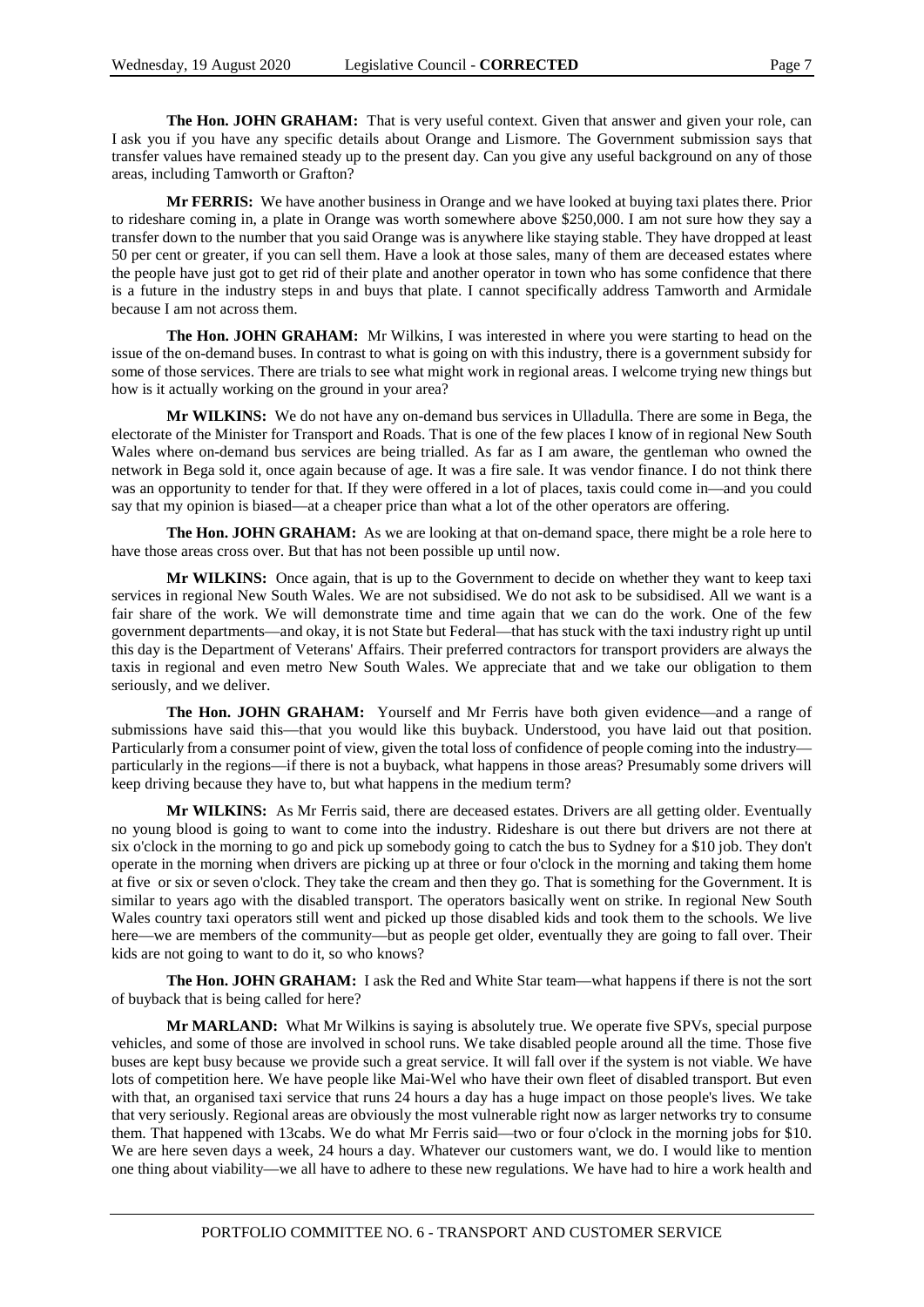safety and compliance officer. That is another cost that has been met by Maitland Taxi Service. I couldn't agree more. It definitely is a problem.

**Mr FERRIS:** On page 5 of my submission, what happens when operators cannot meet the requirements of the point to point regulation? I listed these small towns: Narrandera, Dareton, Wentworth, Harden-Murrumburrah. They have all ceased operation of their taxi networks. It hits small town operators much harder. Operators are trying to do everything. They are trying to drive the taxi and run the business. The networks of the people on board here today, which are a little larger—even Milton Ulladulla Taxis with their six taxis, and ours in Dubbo with 20—have got the resources to employ these extra staff. We and Red and White Star Cabs have done that. We now have three administration staff when we used to have one. Those small towns are just shutting up shop and going home. We talk about what happens to the taxi network. If I cannot make a living by running my taxi and earning so many thousands of dollars a week, or whatever the cost is, because I have lost some of my core work to other rideshare operators, I cannot operate and I close the doors and go home. Then there is no service at 2.00 a.m. on Monday morning or 3.00 a.m. on Tuesday morning. Rideshare only picks up the cream in peak hour.

The Hon. JOHN GRAHAM: You have referenced those seven towns where either the service has gone or is close to going. You say that without some change, this may well happen in many other regional towns?

**Mr FERRIS:** I agree, it will continue to happen. There are a lot of operators hanging on and waiting to see what happens with these two inquiries that are currently going on.

**The Hon. JOHN GRAHAM:** Back to Red and White Star Cabs, given your concerns about tempers fraying and the local dynamic that you are dealing with, why has there not been what you would regard as a satisfactory response? Is it that the regulator has not taken it seriously? Or do they not have the powers that they need to do the job? What is your sense of what is going wrong?

**Mr MARLAND:** Point to point did put out the regulations and they put out the Act. I went to all the meetings when the roadshows were on. I met Barbara Wise and she told us specifically that they had the powers to make these networks run within the regulations. But the trouble is, even though we have had a great response from regulators—and we have had auditors up here many times—and we have spoken about actions that we believe are improper going on, when push comes to shove the regulator doesn't seem to want to exercise their power. They say, "Well, your mates should go to the police." It has got the powers under the regulations but it is not acting upon them. That is the biggest problem that we have. We service a very busy community. We run 28 cars. We are busy nearly all the time and it is a growing area. These things need to be nipped in the bud. They should not allow these things to keep going. They have the power to suspend certain people. I always thought that was the best option—a suspension for a little while to wake them up to themselves—but it seems to just fall on deaf ears.

**The Hon. DANIEL MOOKHEY:** Thank you for providing a really clear explanation as to how the regional taxi market is different from the metropolitan one. I have one question, which is adjacent to what the Hon. John Graham was asking, to do with the consequences of the fall in the taxi licence values for drivers. For every one licence owner in regional New South Wales, there are approximately six drivers in New South Wales. Can you explain how a buyback would advantage the thousands of drivers who are not licence owners as well? Can you touch upon whether or not there has been any fall in licence values in your own companies or in some of the markets in which you operate? The bailment charges for taxidrivers have fallen as well. Can you explain the nexus between the fall of taxi values and any bailment reforms that you are aware of?

**Mr FERRIS:** In the country we operate on a percentage basis. If the revenue falls, the revenue falls for the operator and the driver. The driver will only come to work if they think that it is worth getting out of bed and leaving home. In very hard times, we are topping up the drivers to make sure that they still come and operate the service. The average age of a licence owner in regional New South Wales, without knowing the exact figure, is 70 or older. The buyback will let that person get out, settle their debts, pay off their mortgage—or whatever their loan is on their taxi plate—and let them get at what would have been some sort of superannuation that they never earned as a taxidriver. It allows one of those other five drivers—you say there is a six to one ratio, which is probably correct across the State with casuals. A lot of those drivers could never buy a plate even at greatly reduced costs.

Part of our proposal is that they lease the cab off the Government depending on its value in regional areas. It might be \$3,000 a year, it might be \$5,000. In some bigger towns, it might be \$7,000. They can come in at that rate, earn the money and continue to be taxidrivers and get back to a situation where the person who is running the vehicle is driving the vehicle. So the person who has the skin in the game of paying that lease rate is the person making sure that they go to work in the day or the evening, and they can employ another driver. That is what the buyback and leaseback would do. It would let those who want to stay in the industry be in there at a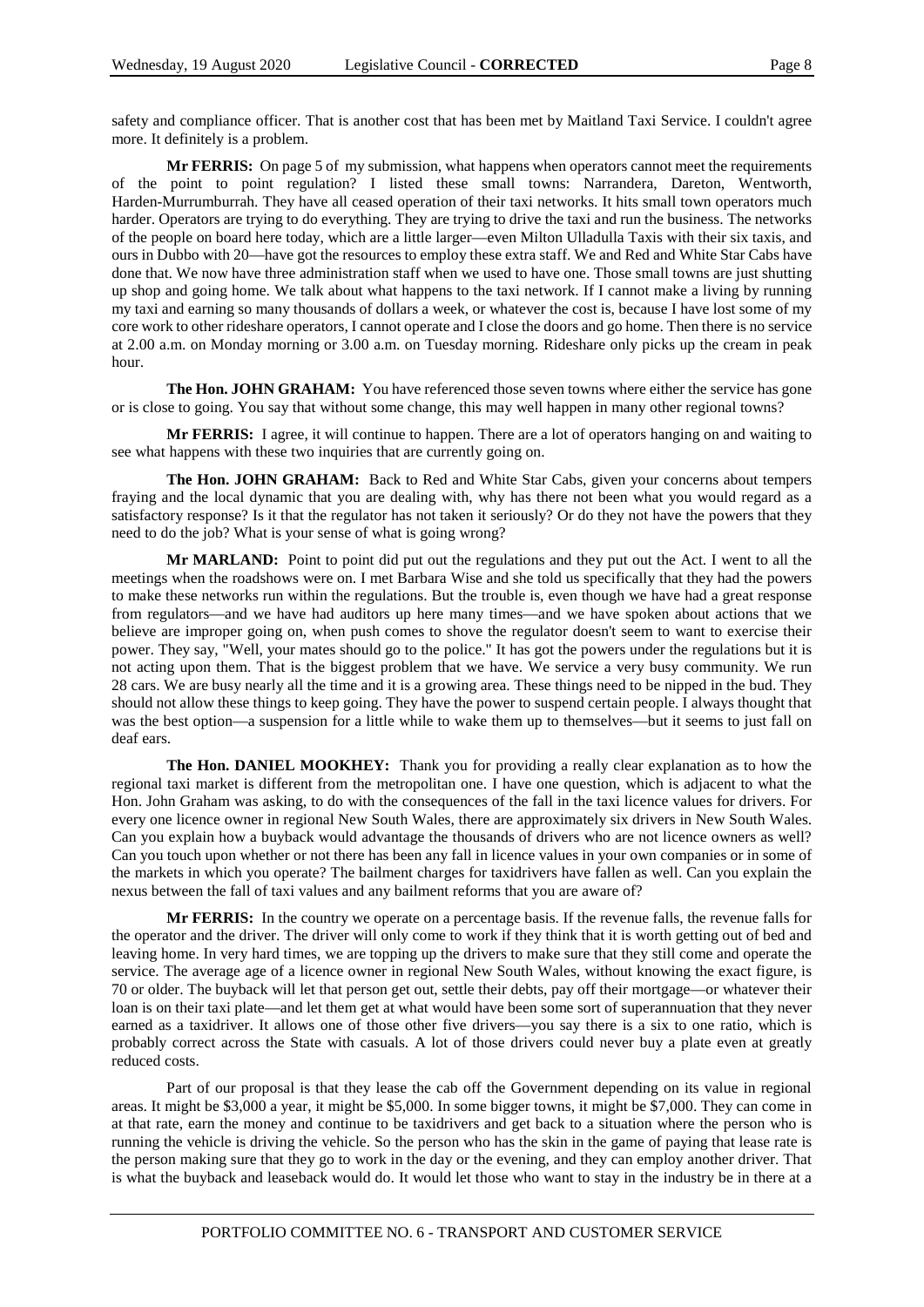reasonably affordable rate, not paying the rates that the licensor had previously charged when the income was much greater.

**The Hon. DANIEL MOOKHEY:** The argument that you are making for a buyback was the same argument that the taxi industry made in 2015 to Professor Gary Sturgess's task force. The Government at that time rejected those arguments. Equally, in his report Professor Sturgess made a very clear argument that it was in the public interest for licence values to fall. He explicitly said that. To be fair to him, and to be fair to that report, he was more talking about conditions in Sydney than those in regional New South Wales. He acknowledged that there was a difference and that markets in New South Wales are far thinner than in Sydney.

He made the point that taxi licences had effectively been treated as an investment asset. As prices fall, investors lose. As prices rise, investors win. I am not necessarily asking you to agree or disagree, but the point I am making is that the Government rejected the case for a buyback five years ago. Do you want to introduce what you think has changed since then that might be useful for us as a Committee to revisit and give consideration? Do you want to talk to us about what has changed in the last five years which means that the Government or the Parliament should revisit its view on this?

**Mr WILKINS:** I would like to say that the precedent is set by the hire car fair and equitable compensation package. I don't know if you heard the first part of what I said, but how can you have a 10-year lease and then get compensated for a hire car plate for \$30,000? If you owned a freehold taxi plate, you only got \$20,000. If that is the case, Professor Sturgess was so far off the mark it is not even funny.

**Mr FERRIS:** Just because Professor Sturgess [inaudible] taxi industry was fed by people prepared to invest in what they saw as a good, reliable industry where they could get a return on their investment. The compensation was set by the New South Wales Government. Two weeks before they let Uber illegally come into this country they sold plates in Sydney for \$425,000. That figure was set by the New South Wales Government not by the industry or the market. That is what the New South Wales Government believed a taxi plate in Sydney was worth. I am not sure how we can say that was artificially increased by the industry when the Government was setting the rates for new plates.

**The Hon. SHAYNE MALLARD:** Mr Ferris, you have gone over part of the answer to my question. You say in your submission that point to point reforms are tailored to modernise the industry and put red tape back on the taxi networks—as opposed to the regulator—and that the industry needs more structural reform. Setting aside the value of the plates and the investment issue—we have covered that pretty extensively and I am sure that we will hear more on that over the next few hours—what other structural reforms would you suggest to move forward this modernisation of the point to point industry?

**Mr FERRIS:** There are quite a few. We need to free up the capital that we and the owners have tied up. We have been investigating [inaudible] significant that we would like to get a statewide app going for regional taxis where whenever you land in an aeroplane in Sydney, you hit one button and get connected via an app to a local taxi operator. That takes an investment in technology and an investment in cost. We want operators to start to think that maybe they are not just a taxi operator but a transport operator, and they should be operating a range of transport that meets the requirements of their town. As Mr Ferris and the gentlemen from Red and White Star Cabs have said, many of us operate field travel systems with vehicles that particularly take disabled and special needs students to and from school. Some of them operate charter busses and we are a very large bus operator as well. We had one of those on-demand trials and we now run on-demand services. We want the industry to allow capital tied up in plates to be freed up so we can invest in transport in our towns.

We are the ultimate person that knows every one of our passengers because they are locals. We know what they want and we service them. Why are we sitting on the rank at 1.00 a.m. on a Monday morning? Because we know that there is still the need for locals to travel around. Why is it that in Mittagong or Bowral when you get a chest pain at 10.00 p.m. or 2.00 a.m. you don't call an ambulance? Instead, you call a taxi to get to Bowral hospital because the response time is much quicker. That is who we are within our communities. We need to build that transport network in our towns. That might mean that we operate a different style of transport, not just traditional taxis.

**The Hon. SHAYNE MALLARD:** The bottom line here is your view is that if the plate value and the capital that has been lost—tied up—was freed up, you would want to see investment into a statewide app for rural and regional areas? You are not asking the State to do that; you are saying that it would be possible if capital was freed up.

**Mr FERRIS:** We are looking at how we can do that as a taxi industry, but that would take investment. People at the moment are not looking to invest any more money. We paid \$300,000 plus for every plate in Dubbo.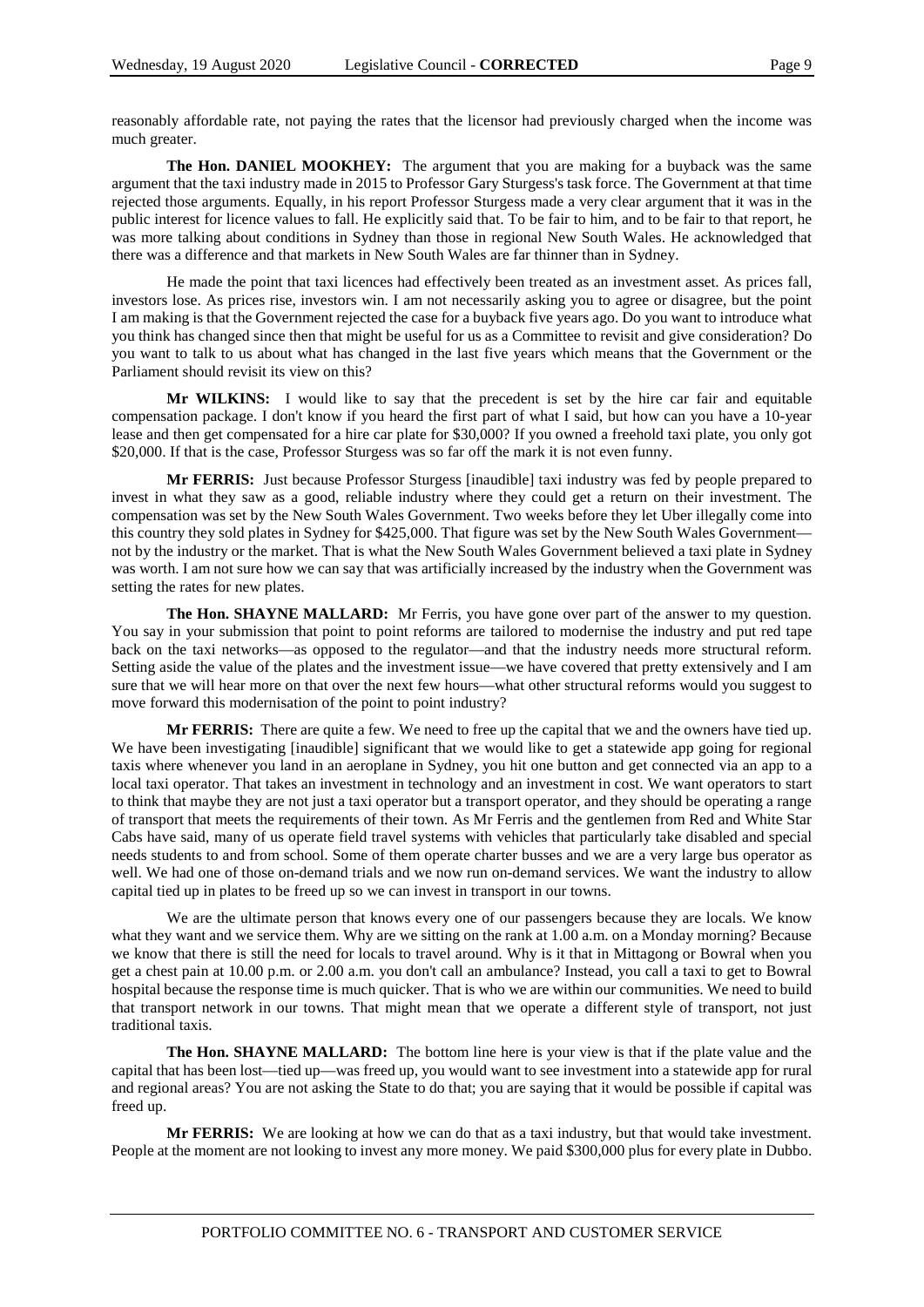That is millions of dollars for us and for everyone else. If we could get access to some of that capital it would give us the ability to reinvest in our business and expand our reach.

**The Hon. SHAYNE MALLARD:** Are there areas that we can deregulate, such as the inspection and maintenance of vehicles? I recall that the taxi industry complained about the quite fierce regime of inspection—a slight crack in a windscreen meaning a taxi off the road or a fine—but that has changed a little bit, hasn't it? Has that improved for the industry?

**Mr WILKINS:** It has changed completely. It has probably been a retrograde step. In Sydney they used to be inspected three times a year, every four months.

**The Hon. SHAYNE MALLARD:** And they were inspected at the ranks too?

**Mr WILKINS:** Yes, the guys got hit at the rank. In saying that, people complained but it made sure that the standard was maintained. If you take away regulation, it is just human nature that people will attempt to save money by running substandard services.

#### **The Hon. SHAYNE MALLARD:** Is there evidence of that?

**Mr WILKINS:** If the inspections were done, I am sure that they would be able to find defects with vehicles. On certain occasions they were overzealous. I recall being dragged back from Mascot when a mechanic got audited. They went through the paperwork—this is going back 20 or 30 years—and I had to bring the cab back to Parramatta. I went halfway across Sydney but it was knocked back again because of a wheel bearing that the mechanic had replaced. When he replaced it he did not clean the excess grease off. I continued to drive it but the grease had dried and become like a block of crud, so the examiner knocked it back again.

**The Hon. SHAYNE MALLARD:** Before the deregulation I recall that there were a lot of complaints about that.

**Mr WILKINS:** [Inaudible.] There are probably pros and cons.

**Mr FERRIS:** The guys out here in Dubbo are still inspecting their cabs additionally as they did before because we don't want our standards to slip. It was much easier before when you could say to an operator, "Hey, that car is not up to the presentation and inspection standard." It was good when it was a government regulation but now it is just a board telling an owner, so you start to have some internal friction. We are still inspecting our cars to the old standard because that is what we think the travelling public deserve. I think that you will find any reputable network still doing that.

**The Hon. SHAYNE MALLARD:** My last question is to Mr Ferris about his statement at the beginning. Excuse me if I am demonstrating my ignorance of how this works but, with reference to the buyback of licence plates, you talked about the booked market system versus the hail system. How do we value and differentiate between those? Are they two different types of plates? How do you differentiate between those values?

**Mr FERRIS:** There are two types of work that we can do today. Firstly, we can go and sit on the rank in Griffith and get a fare that someone walks up for. In a country town people gravitate to a taxi rank.

**The Hon. SHAYNE MALLARD:** And Uber cannot do any of that? Uber cannot do hail or rank?

**Mr FERRIS:** No, Uber cannot do that. We are still the sole provider of rank and hail. Someone puts their hand up on the corner of the main street, and three blocks down we can pick them up. That technically has not been affected. Fewer people may be hailing because they may be using an app that uses rideshare, but what we now have is our booked market system. In both of my towns, our booked market is 85 to 90 per cent of our work. Rank and hail is only 10 to 15 per cent. We are saying that the 10 to 15 per cent is technically still there, but the 80 to 90 per cent now has the ability for anyone to come in. In regional New South Wales some of the bigger rideshare companies are now moving in. We have got a little bit of competition from them. Rogue operators in a country town think that they can now go out on a Saturday night, sit in the McDonald's car park and tout for business to take people home at 1.00 a.m. They are not driving an accredited rideshare vehicle and these are the people who are knocking off our booked market space on Facebook. It is not done on apps in a lot of country towns; it is done by those on Facebook saying "I will take you home for \$10" rather than passengers paying the \$15 or \$18 in a taxi.

**The Hon. SHAYNE MALLARD:** Touting is still illegal.

**Mr FERRIS:** It is illegal but I don't believe any enforcement officer is ever going to be at Griffith McDonald's at 1.00 a.m. on a Sunday morning, and they know that. That is one of the other issues—on-road enforcement under these point to point regulations. The ability is there to do it but of course the resources are not.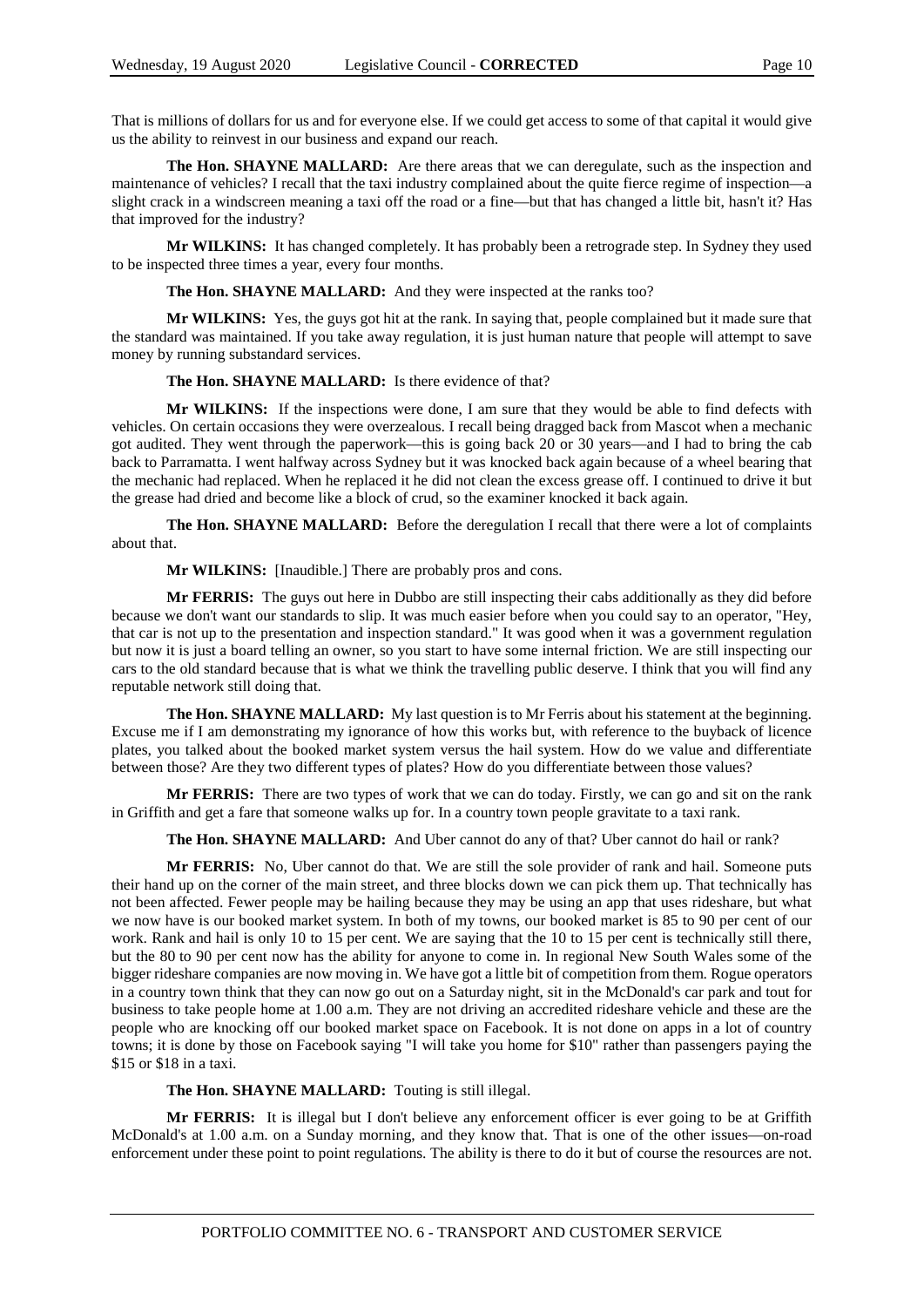**The Hon. SCOTT FARLOW:** I will follow on from the Hon. Shayne Mallard's question and the issue around regional communities. It is not so much in a sense the users but it is operators who are operating who are not paying the point to point levy in any way shape or form. Is that one of the challenges you face in rural and regional New South Wales? You have got these operators who are not operating under the point to point legislation but are still causing your business a lot of harm? How was that enforced previously, before the Point to Point Transport Commissioner? Would there have been some other regulatory mechanism that would have operated in regional communities that could have stopped that?

**Mr FERRIS:** Certainly the police used to enforce it but now it is all too hard. All a legitimate rideshare has to have is a small four-inch sign on the back window, behind a heavily tinted window. At 1.00 a.m. people are not looking for that. But in the old days anybody touting was illegal, so the police used to do a lot of enforcement. We talk to our local police. They are just saying now, "We can't get involved. It's all too hard. We don't know who is a rideshare, who is not". That has dropped off. It is now solely on the Point to Point Transport Commission and while they have the powers they simply do not have the resources to be able to do this. They have got to be outside the pub in the main street of Bathurst at 1.00 a.m. and see them all touting there. They sit there saying, "I'll take you home. Don't take a taxi. Pay me cash and we will do it." They do not even go through any sort of app. It is just a touting on the footpath getting cash.

**The Hon. SCOTT FARLOW:** I have also heard concerns from some owners and operators around equitable running networks that are not networks so to speak, that are not actually regulated networks currently around passenger service levy issues as well. Is that the sort of operation you find in regional communities, that there is somewhat of a black market? Is it still cabs operating but there is some sort of other off-network operations in some regional communities?

**Mr FERRIS:** There have been a few reports. In reality it does not happen because we are the major operator. I will leave it to the other boys to answer. We do not have great examples of that in the towns in which we operate.

Mr WILKINS: I would suggest to say that if quite possibly the taxi service fell over in the town you are opening the door to that type of service, just a cash-only business. It goes with the territory. They have still got to get home, otherwise they get picked up by the police and they lose their licence for six months.

**The Hon. SCOTT FARLOW:** Red and White, do you want to say anything?

**Mr CRITTENDEN:** Yes. Obviously I think there is a little bit. We do not have a hell of a lot of them around here, we don't think. It operates at night and sort of I do not really notice so much but I am sure it does, yes.

**The Hon. SCOTT FARLOW:** Red and White, just picking up on some of your issues as well, I guess it comes down to this general theme we have been hearing in this inquiry about the Point to Point Transport Commissioner located in Sydney and not able to do a high amount of enforcement in regional communities. Your story comes down to a little bit of both. You felt some additional attention, as you are suggesting, by a competitor in the market which has led to some more focus on you but you have also felt that there has not been the same standards of regulation applied to the point to point commissioner outside and in Sydney. Are you seeing lots of examples of this from everybody here in terms of the system being gamed somewhat by competitors?

**Mr CRITTENDEN:** Sorry, the system being gamed?

**The Hon. SCOTT FARLOW:** You are talking about, without going into the details, of course, complaints being made about you—

#### **Mr CRITTENDEN:** Yes.

**The Hon. SCOTT FARLOW:** And where you potentially have been focused on more than you should be. Is this a common story in the industry?

**Mr CRITTENDEN:** Well, around here for the past four months we have had a competitor in the area, yes. Ever since that, we have had issues with that. Yes, we believe Point to Point does not have the resources to sort of deal with that sort of thing around here especially. You know, we report it and it takes quite a while to get around to sorting anything out. I mean, at the moment we actually have some security guards that are on ranks patrolling that sort of stuff, so that has helped and has eased things in the past few months.

**The Hon. SCOTT FARLOW:** Who is supplying those security guards?

**Mr CRITTENDEN:** Point to Point is supplying them now. We believe we have had some help in the past a little bit, but sort of reaction time and resources obviously it is a thing that has been slow to do anything.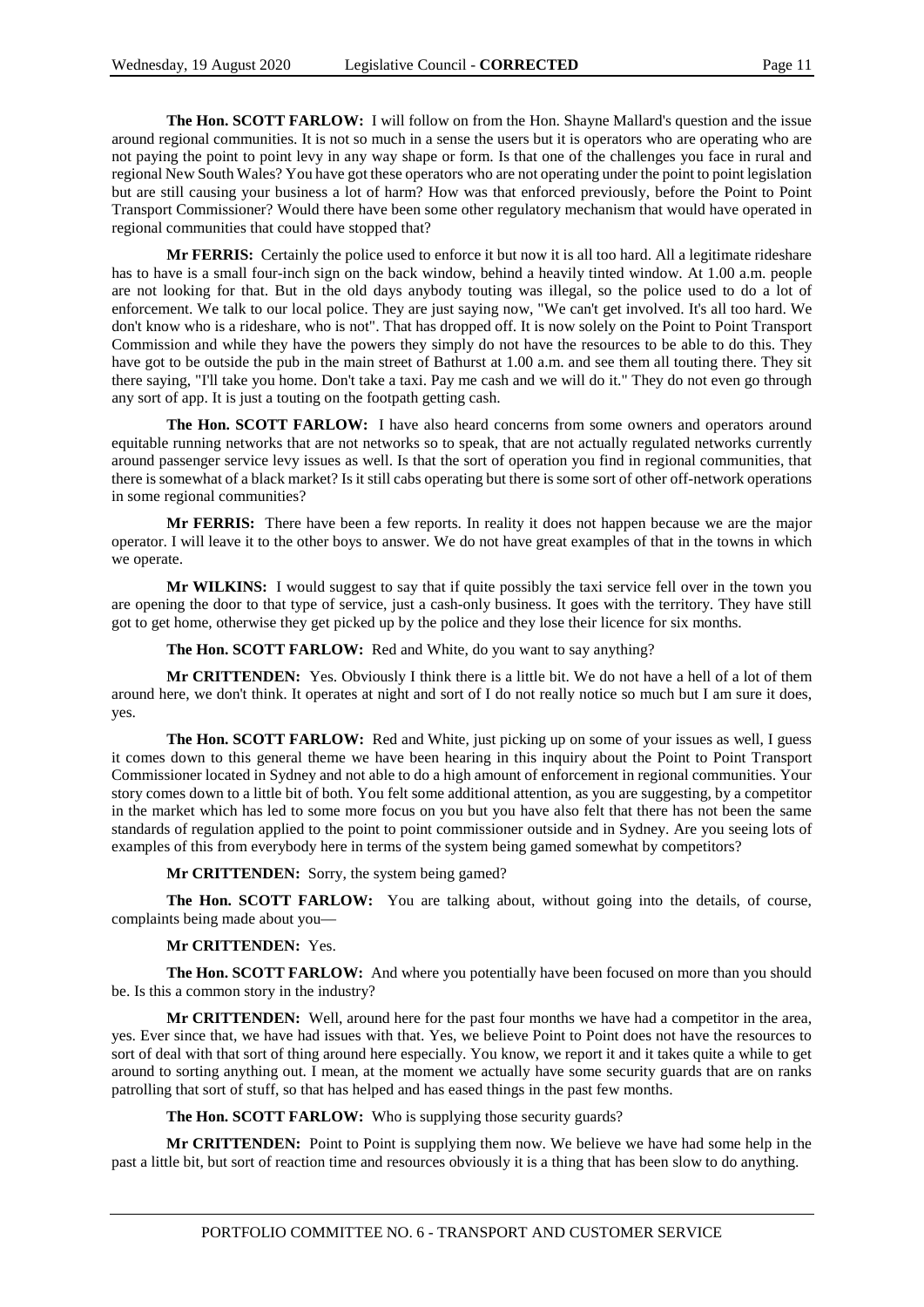**The CHAIR:** I have a question about what you have all referred to as a shifting regulatory burden after the reforms came in. You have given evidence as to the amount of hours and also costs involved in that compliance. I am interested in knowing what could be done better in order to take some of that regulatory burden or cost away from you to level the playing field? Does anyone have a comment? I will start with Mr Wilkins.

**Mr WILKINS:** Part of the cost there is now three layers of bureaucracy. You have got the Roads and Maritime Services, Transport for NSW and also the Point to Point Transport Commission. It seems to be that from a small operator's point of view—and the other networks are twice as big as mine—for all this extra work the burden falls upon myself. My father is now 82. He has been in the taxi industry for 62 years. He was the Vice President of the New South Wales Taxi Council so I have grown up around cabs but it is now on the smaller networks. Basically the amount of responsibility I have is no different to a larger network but I do not have the wherewithal. I still have to comply, so I still have to find time to do it. The time it takes for me to onboard a driver, it now takes a day out of my time. And I am desperate for drivers, so I cannot afford to stall a driver and run a class until I have got enough people in there to make it viable for me to sit down there and lose a day. That is how I have to run my business now.

Part of the increase costs have also been the fact there is now a requirement on real-time data for all bookings and trip journeys. This has forced me to use a call centre, which has got a lot of benefits: there is a booking app similar to Uber. We talked previously about rank and hail—I do not think you appreciate what the Uber-style business model has done. Rank and hail is dead. They can stand behind a rank; they can press a button on their phone. They do not even get their phone calls to their friend interrupted and, bang, there is an Uber vehicle there or Ola or any type of rideshare there within three minutes and they watch it arrive. You do not need ranks any more. That is just a side issue to what it is. This technology costs us approximately \$30,000 a year. It is not as efficient as the old-time radio like a manual dispatch system was because there is no way the computer works as good as what a human brain does. You cannot change things by the second.

**The CHAIR:** How does the PSL collection work for you?

**Mr WILKINS:** We have made it as simple as possible. We now use a company called SmartMove. They can collate all the information. We also have driver's dockets in on the back. We use something simple. Every five jobs they wrote down we put a bar, so we wrote five, 10, 15, 20. So at the end of the day the driver, instead of having to count each job he just counts down. If he has done 20 and two more, he writes 22. He adds his maths so he has got 24, 20 in PSL which he calculates his figure. In our particular business I get that money paid to me in cash. I will set up a separate account and that money is banked. I get every pay in, tick off that they have paid the right amount of PSL, okay, count up all that money, bank it and at the end of the month report our PSL for that month and we have got a direct debit set up for that and just tap and get their money out at the end. Once we get the figure for what we owe for that particular month, the money is taken out by the Government. But it is all time.

**The CHAIR:** Mr Ferris, what are your views? I am interested in whether you have suggestions as to how we could do this better in order to take away some of that burden.

**Mr FERRIS:** I think I said earlier, we as a taxi network have become the policemen for what the regulation used to be. Yes, the regulation moved the red tape clearly away from the State Government and put it squarely on the network to enforce. So now we are the policemen. I am not sure why we have to police the regulation. When I say the "regulation", the regulation has been dropped but the standards that we want as an industry. How could it be done better? Reintroduce some of those regulations. Why is there not a standard to have the maximum age of a taxi if that is what the public wants? We think that it should be a regulatory requirement. If you want a standard of driver appearance and hygiene that should be a regulation that could be enforced and has some strength that a driver can be breached if they do not meet that requirement. It happens in other industries. It happens in the bus industry where there are standards enforced by the Government and everyone has to meet those standards.

As Scott just said, we have the requirement of collecting PSL. We are the tax collector for the State Government. The network has no association with the driver. The driver works for the operator and all of a sudden we have now had to introduce a connection where the driver owes the network of PSL. In metropolitan areas, when that driver does not pay the network still has to pay the Government if the driver has not paid the network. We are also becoming tax skilled particularly in metropolitan and urban fringe areas where they also have to make up the shortfall when drivers fail to pass off the PSL. In regional areas we have a much closer association just due to the fact we know everybody, we know the drivers and the driver has some relationship with the network. But certainly in densely populated outer urban areas it is not quite right. What could happen? Maybe we need 3 per cent to collect all that PSL going through that and paying for that time that each of the networks has to now introduce. What we are saying is reintroduce some of the regulations that make a standard that the community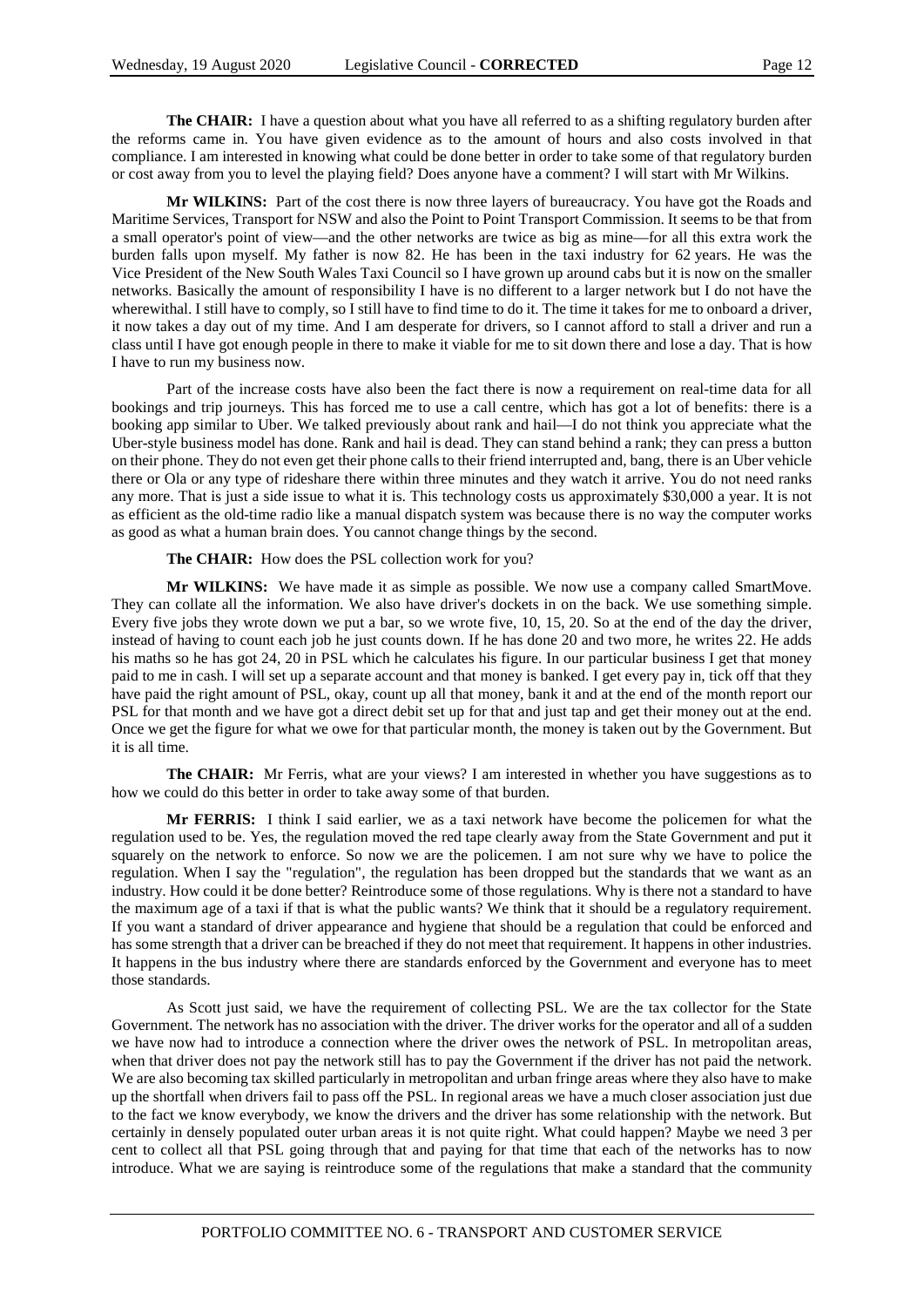expects so it is an enforceable standard. It can be enforced by Point to Point or the police or whoever is determined to be able to enforce that regulation.

**The CHAIR:** Red and White Star, do you have a final comment on that?

**Mr MARLAND:** I would like to comment on that because it is a really important issue. We are a larger regional network but we spend about \$50,000 per year employing somebody—it cannot be just anybody. It has to be someone who is experienced in work, health and safety and Safe Work Australia regulations. That is a huge impost on us. We have five directors, they are all volunteers because we are a cooperative. No director gets paid. So the work and responsibility are on those and if we do not have a person of that calibre we are the ones personally liable for things that go wrong. It is not only just the regulations she enforces and works but it is also the management systems and privacy compliance, making sure the vehicles are all compliant. It is a mammoth task. As I say, if one thing goes wrong I would say to her [inaudible] you could be in real trouble because Point to Point has pointed out to us many times that it always goes back to the directors. If we do not have the things in place then "this is what is your responsibility and you are liable". So it makes it much harder again to comply and be part of a successful regional network.

**The CHAIR:** I thank all of you for your time. No questions were taken on notice so it is not necessary to talk about that.

**(The witnesses withdrew.)**

**(Short adjournment)**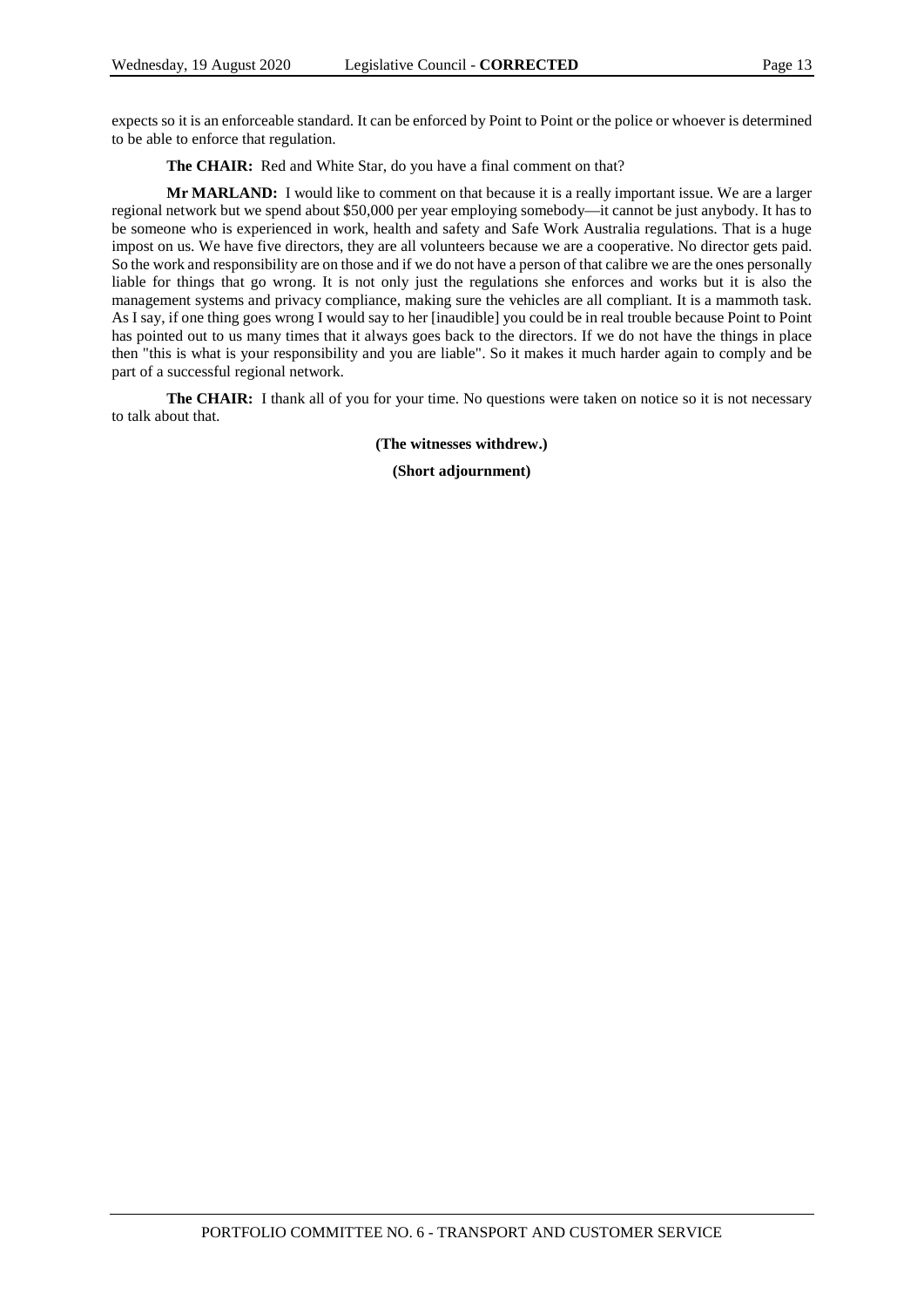**LEE FURLONG**, Assistant General Manager, Legion Cabs, before the Committee via videoconference, affirmed and examined

**ASHWIN SHARMA**, Acting Chief Executive Officer, Manly Warringah Cabs, before the Committee via videoconference, affirmed and examined

**GEOFFREY WONG**, General Manager, St George Cabs, before the Committee via videoconference, sworn and examined

**The CHAIR:** Which organisation wants to start with a short opening statement?

**Mr FURLONG:** I will keep it short as many of the things I wanted to talk about have been covered this morning. As was mentioned in the submission of Legion Cabs, Legion is the third largest taxi network in Sydney. We were founded over 50 years ago by a group of returned servicemen and women and we have been operating since. We currently supply call centre services to our friends at St George Cab and pre COVID-19 we were running around 700 have vehicles. That number is roughly half of that post-pandemic. What I do want to touch on is the loss of assets. Potentially to us it is \$1.5 billion of retirement savings and investment in the New South Wales taxi industry that has been stripped away. I think there is a real human side to this that you do not necessarily see.

Those people for the most part are mum and dad investors who put their lives into the industry, bought a plate, heavily mortgaged, paid it off over time and have kept that as an asset for their retirement. A particular person this brings to mind is our former chairman Legion Cabs Charlie [inaudible]. He purchased a plate, mortgaged it—he sold his farm when the milk industry was deregulated—purchased the taxi plate, worked very hard to pay it off. He drove six or seven days a week and his wife would clean the car on Sundays for him. He is now in a position where his retirement was taken from him. He turns 90 next month. He is now [inaudible] off that investment. His family brings [audio malfunction]. For a man who has worked in the industry for 40 years, it is a real [inaudible] for him to see. But he is one of hundreds of people in this sort of a situation.

I think it is fundamental that these people be adequately compensated for that loss. We have seen the hire car industry compensated at sub-price plus consumer price index and the industry members given \$20,000, the majority of which went to the Federal Government in tax. It is a bit of a kick in the guts for these guys who have worked very hard for 30 or 40 years to build up an asset. Legion Cabs fully supports the New South Wales Taxi Council in its recommendation, the only recommendation in the Sturgess report that was not adopted, that being of course the buying back of plates.

Touching on the red tape issue, I can tell you nobody was happier than me. I was out on the road here behind us when the Minister announced that \$30 million worth of red tape was going to vanish. I was bitterly disappointed when I realised that that cost had been passed onto us. I heard Scott Wilkins earlier on talking about the dollar 10-passenger-service levy. Essentially the operators are unfunded tax collectors for the New South Wales Government. That is a very difficult cost for us to absorb. Whilst we do have these lovely big premises here, we are a very small business and we operate as best as we can. The regulation, the red tape and the bureaucracy that gets thrown at us certainly only hampers our ability to operate the way that we would certainly like to.

Whilst in some ways the new regulation has really helped, I think on many of the fundamentals it hits the mark. The compliance issues are big issues in regional New South Wales and I can absolutely state that that is the same here in the metropolitan area. If you look at the number of inspections that are on a rideshare business compared to taxis, it is absolutely chalk and cheese. Given the rideshare companies often shout about how they have got 20,000 or 30,000 vehicles clogging up Sydney's roads, they represent less than 10 per cent of the compliance activity. I think that is a major flaw in the regulation—and Geoff Ferris mentioned in his talk there particularly given that it is a tiny little square in a fat window like behind me that somebody in compliance, be that somebody authorised under the Act or a police officer, cannot see until the vehicle has gone past them. It is almost impossible. We are hamstringing these people from being able to conduct compliance activities primarily because they do not know who these people are.

If you look at jurisdictions around the world, for example London, Manchester, Liverpool—I was over there last year—they have lovely, big magnetic signs on the door that clearly defines that as a rideshare business. I think something like that in New South Wales could certainly be of advantage to the commission and, indeed, to anybody else performing compliance activity. The reduction of fares that we were expecting to see never eventuated. In fact, anecdotally one can say that rideshare fares have gone up. I do use rideshare services occasionally—dare I say it is a case of know thy enemy. I use them to make sure I can see what is going on. I notice quite regularly where say 12 to 18 months ago there was not a surge there now is a surge. I think that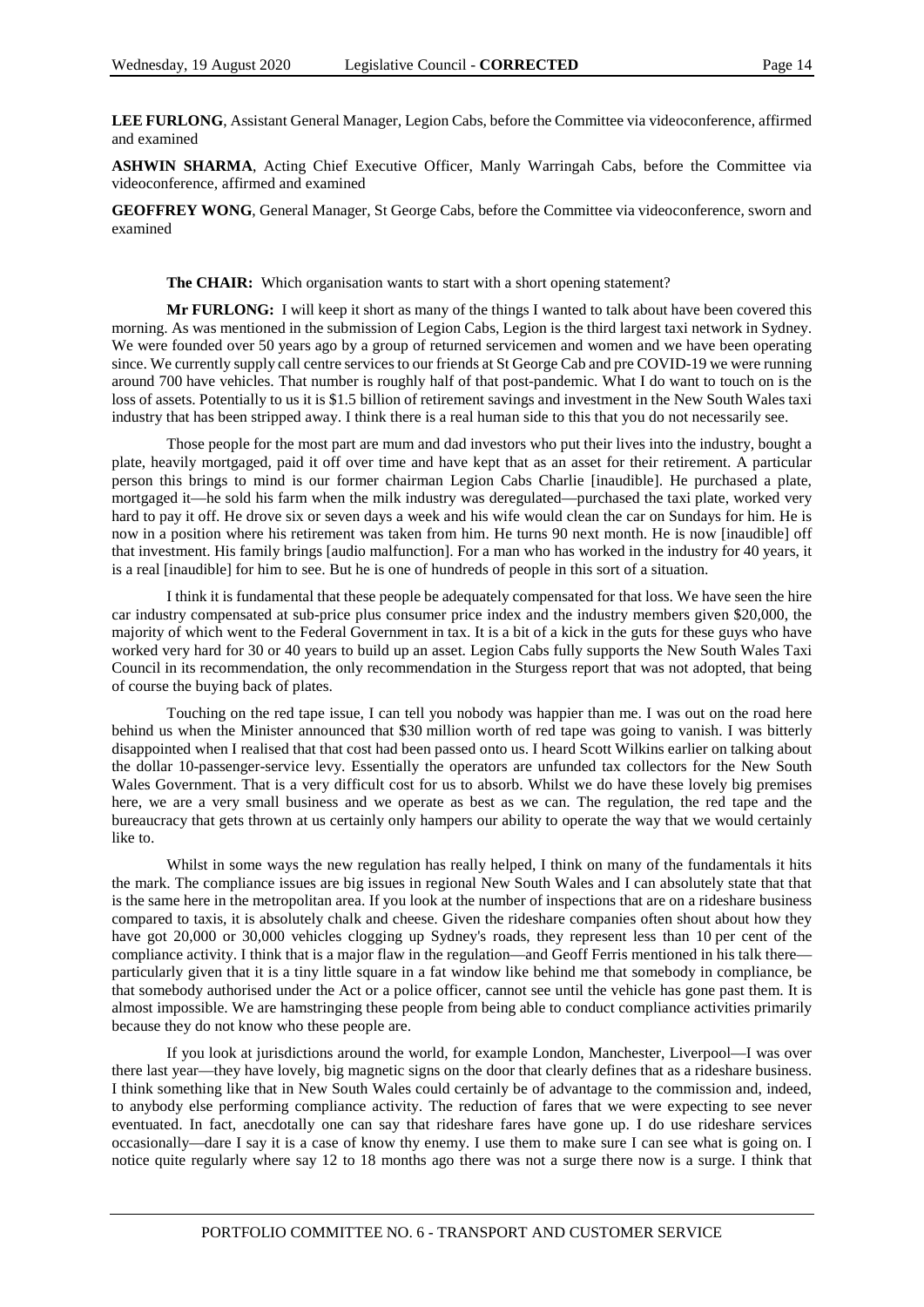anecdotally it is probably reasonable to say that the reduction in taxi fares that we expected to see is no longer there.

I think around the red tape, some of the stuff that we see is incredibly frustrating. We have a little test here with our safety committee and we call it Beryl and Bob. They are two imaginary customers and everything that we do we run past Beryl and Bob. How does what we are doing make life easier? How does what we are doing help Beryl and Bob get from home to the doctors or home to the club? One of the things we were pinned on in our most recent audit was that we did not have our safety management system on Legion letterhead. I was absolutely taken aback and said "Well, does that help Beryl and Bob get safely from A to B?" The answer was it does not. Without taking up too much time, that is what I have to say.

**Mr SHARMA:** Manly Cabs has operated on the Northern Beaches since 1953. Prior to the legislation of rideshare companies in the 2016 Act we had over 200 taxis on the network. Just prior to COVID-19 we had just over 120. We now have 63, and that is a direct impact of COVID-19 unfortunately. One of the major objectives of the Point to Point reforms was to remove red tape, which we have already spoken of. The removal of red tape was essentially probably the most effectively thought of as allowing the networks to grow and be less burdensome on the networks. But what has occurred is the direct opposite to the removal of red tape which has now shifted to the networks. This has increased significant costs to the networks and the networks have had to invest in new technology, especially when we speak about the PSL and the collection of the passenger services levy, which Lee has also spoken about.

We have also had to employ more staff to remain compliant. Compliance costs have increased in developing safety management systems, maintaining those systems, updating those systems as required, increased costs of training drivers, onboarding of drivers, additional staff to administer all of this and legal costs obviously when we put a safety management system in place. We may have to refer to our legal counsel to ensure that these safety management systems are appropriate. Apart from that we believe that there were mistakes made and repaired which is causing an inherent drop in standards, as the networks have now got the extra burden of trying to keep compliant. Some of these examples are: the removal of vehicle age limits, the removal to have four-monthly inspections and the removal of vehicle comfort and quality standards. These affect how networks can compete against each other in the instances where as one network may allow a taxi to run on their network for six years the other network will allow those cars to run on their networks for 10 to 12 years.

The intention of the reforms were to make it easier for the industry to compete while levelling the playing field. This has also failed, as Lee spoke about. When we are talking about a level playing field in comparison to the rideshare model we just cannot co-exist. It is virtually impossible for taxis to cope side by side with rideshare and the imbalance of compulsory third party [CTP] insurance. The costs of CTP is inherently very, very high in comparison to what New South Wales taxis pay and what Victorian taxis pay. It is huge. Workers compensation is mandatory if operators have drivers. The higher costs of third party property damage for taxis, also much higher for taxis as opposed to rideshare.

Vehicle maintenance, vehicle inspections, vehicle fit-outs, the requirement of taxis to have a GPS monitoring, alarm monitoring cameras all built into the cars to provide safety for passengers which rideshare does not have. All of those costs add up. Apart from that we have got plate leases. If an operator is leasing a plate, essentially he has to fork out thousands of dollars [audio malfunction]. When we talk about mums and dads investors, as you are aware, people have lost thousands and thousands of dollars off the value of their asset. I do not think I need to go on about that too much more because I think you have heard about that from other witnesses. I think I am out of time now.

**Mr WONG:** Basically I cannot add to what my cohorts have said. I cannot add any more than that but I can say one thing: we are a small company, we have a very small work base and staff base. One of our biggest problems is a lot of our plate owners are little old ladies who continually ask, "Why am I getting a smidgeon for my lease fees?" They are crying. They are self-funded. The indignity of having to seek charity, including the pension, I can see on it on their faces. It is very, very sad and very real. The introduction of a point to point transport Act, I can understand it. It is very similar to what was achieved in the trucking industry. What the policy makers have forgotten is it is a little bit different in the taxi industry. The driver has no direct relationship with a network apart from driving under our logo. The real working relationship is between the operator and the driver and they are in a bailee-bailor relationship. Under our normal workers compensation insurance they are not even recognised.

The other thing is we as the network are being forced to be responsible for the behaviour of what happens in a car. It is very difficult. Once a driver gets in the car he is his own master. The only way we can get on top of them is through a complaints system. Under the previous regime there was a complaint customer feedback management system. If a driver was a bad boy he is not only taken away from the network but also he loses his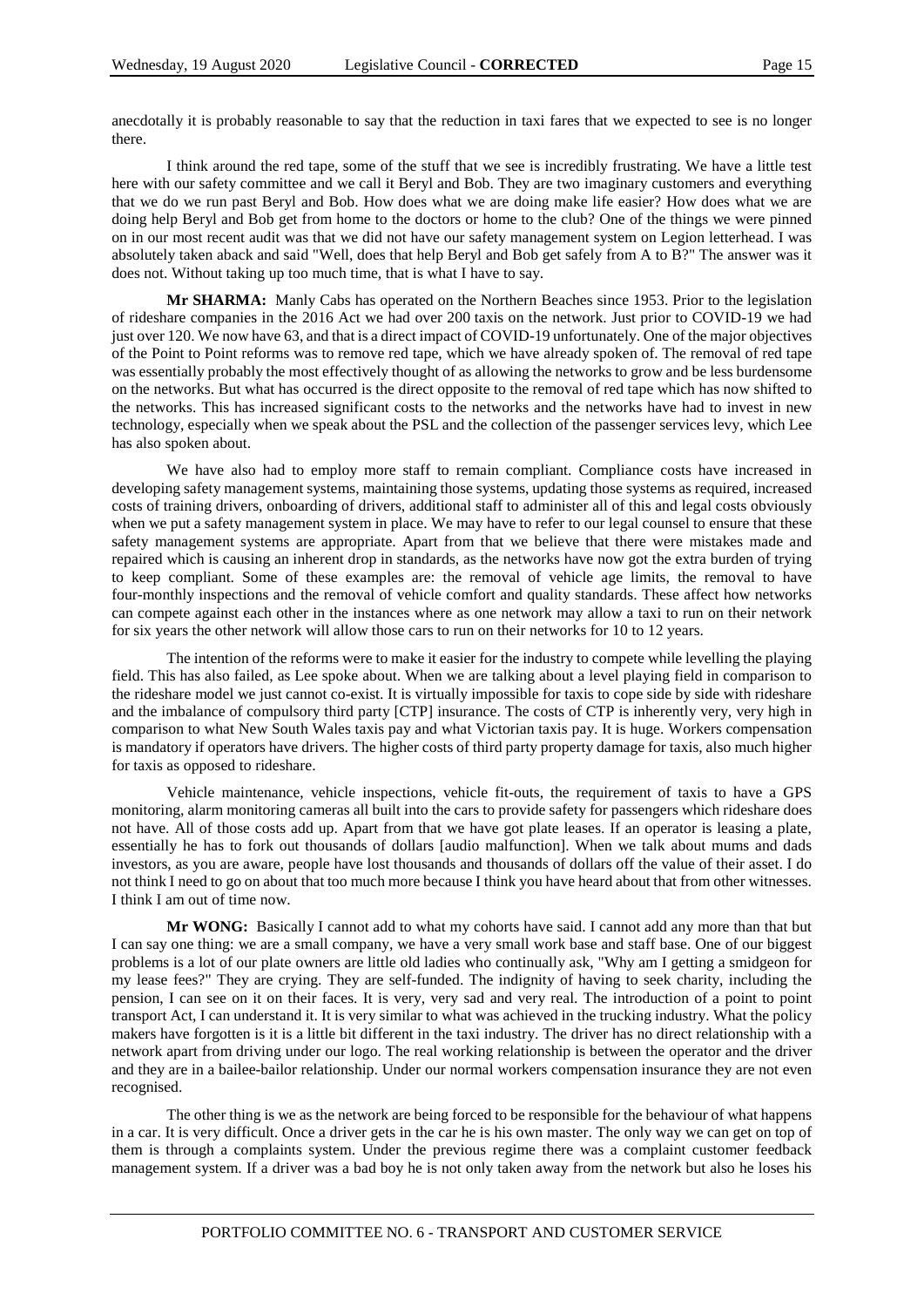taxi authority. It is very difficult under this current system. The other thing is we do experience a lot of drivers who say that now the previous Act has gone they can do whatever they want. They no longer care about wearing a uniform. It is customer service. In the past or under the old system for a taxi driver to earn his stripes he had to do 12 months and customer feedback was taken into account, compliments, the whole lot before a driver could be promoted to driving, say, a prestige fleet. Today I have got drivers coming in who may only have had 12 months' experience and they expect to be appointed to the prestige fleet. The standard of a driver has decreased unfortunately. I will leave it up to you as to whatever questions you may have of me.

**The Hon. JOHN GRAHAM:** Mr Furlong, you referred to the number of cabs off the road at the moment. I think the Committee has seen some of those dramatic pictures about the number of cabs off the road and parked in places around Sydney. Will you provide the Committee with a feel for how that unfolds over the next period? Obviously that is fairly uncertain, given the health picture, but please give us a quick feel for what has happened and what it means for the industry and drivers? What might happen from here?

**Mr FURLONG:** I think probably one of the things that may stem the bleeding of the industry is the \$4.6 million given by the State Government to it, roughly translated to \$2,500 per vehicle. That was a pilot light for the industry, if you like. I think the additional assistance there given to operators of wheelchair accessible taxis—obviously our role as an industry is to transport some of the most vulnerable and elderly people as it is their lifeline to the outside world. It is very important for us to keep those vehicles on the road. I think we are starting to see green shoots in the industry. Without opening another can of worms, I think we are going to need more help in the future to get those vehicles, the rest that are off the road, back on the road. I think, from memory, there was around 7,000 registered taxis in the Sydney metropolitan area pre-pandemic. At the moment that figures sits at around 3,000, so the Sydney taxi fleet has shrunk by a little over 50 per cent, which is quite worrying.

With the airport shut there is very little tourism coming into the country—that being one of our main sources of income. That is rough but, as I say, we are starting to see the green shoots. Of course the Point to Point Transport Commission and Transport for NSW have set up sanitisation stations. There is one at Alexandria, one at Central Coast and one down in Albury I think. Drivers of rideshare vehicles, taxis and hire cars can have their vehicles sanitised there. The industry is enormously grateful for those health impacts. I think the road to recovery for the industry is very different. I think, not to harp on about it, the plate buyback is an essential part of that to get some money freed up in the industry. I think that people who are operating vehicles at the moment—I heard one of my country cousins talk about it a bit earlier and its uncertainty in the industry and that is certainly something that we are seeing here in metropolitan cities as well.

As to how we start to rebuild there, it is going to be a long slog. I do not think that too many plates are coming in the near future because there just is not a great deal of appeal. The flip side of it is many of these single operators—we have quite a few of them in Legion—have not sold their vehicles and now cannot get back in because the ridiculous costs of CTP that Mr Sharma mentioned earlier are a barrier to entry for people to the industry. Things like that need to be addressed very, very quickly.

**The Hon. JOHN GRAHAM:** Given your evidence about one of these improvement notices you have received, you referred to one but not the other. The other improvement notice that was threatened was for not having a mission statement.

#### **Mr FURLONG:** Yes.

**The Hon. JOHN GRAHAM:** That seems quite remarkable. Please tell us a bit about that including whether it was threatened or threatened and delivered?

**Mr FURLONG:** Yes, that was the other thing. We did not have a mission statement. My response to that was "Well, we are a cooperative." We are a reasonably large cooperative; we have 300 something members. Our mission is to get people from A to B safely and if we make a quid out of it for our members, then great. Yes, we got to the next step as well, an improvement notice was issued, much to my-

The Hon. JOHN GRAHAM: It was actively issued to require the owner-

#### **Mr FURLONG:** Yes.

**The Hon. JOHN GRAHAM:** That seems quite remarkable. Save us from these mission statements across a range of organisations. If they are helping, good, but it hardly seems like the sort of thing that should be heavily regulated and enforced.

**Mr FURLONG:** Even the safety management system. My other role is as chair of the NSW Taxi Council. The NSW Taxi Council or APA, even though we purchased that from the NSW Taxi Council, I offered to provide all the minutes from Legion Cabs where the Legion taxis board have accepted that as our safety management system. I just thought that was ridiculous red tape that hamstrings industries. Many of my colleagues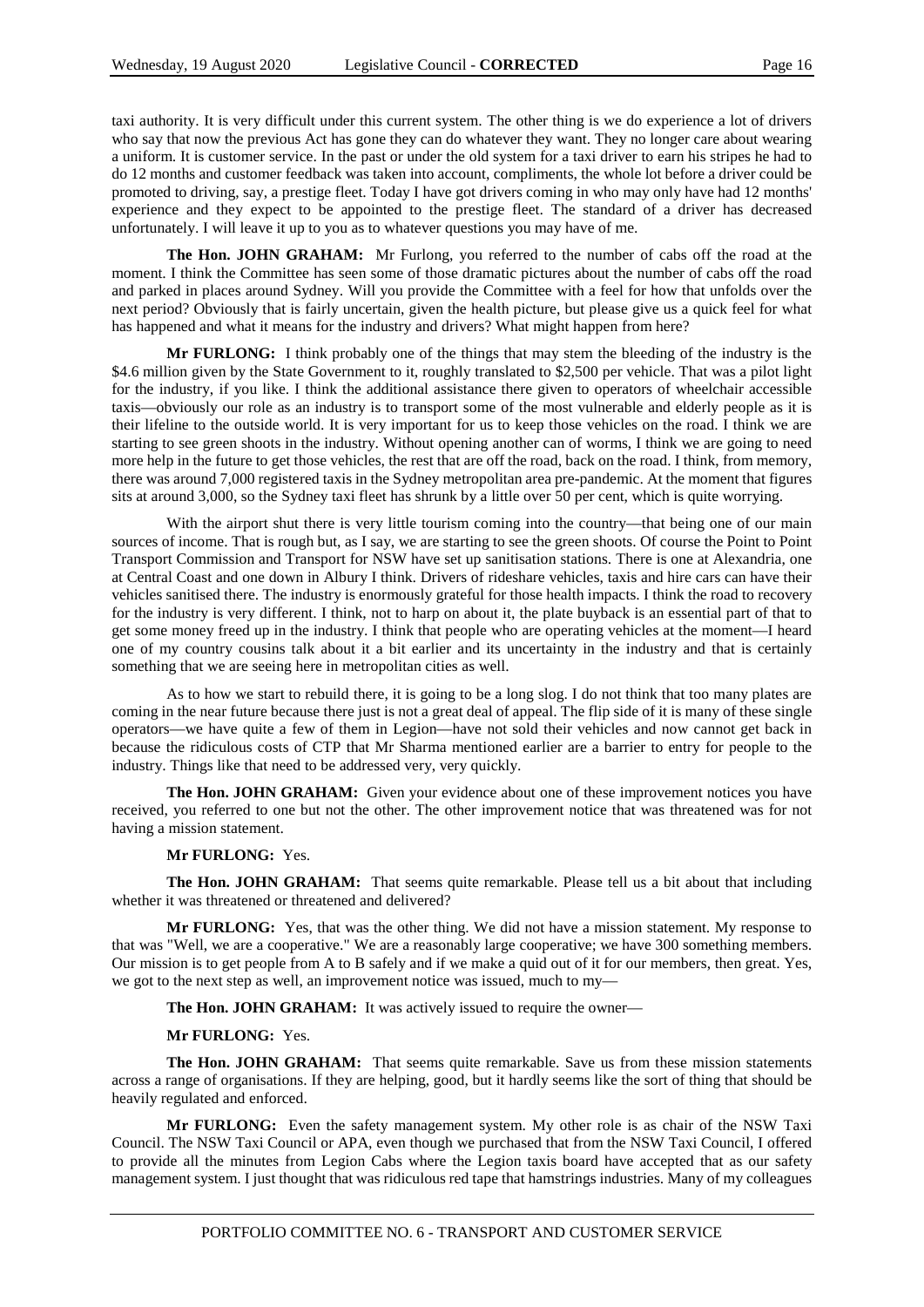have gone through a similar thing. I was over at RSL Cabs—I am sure they do not mind me saying—which also received one. Well, they were told they were going to get one and hastily put one together and submitted it and got away with it. It does not help us as a business to get from A to B.

**The Hon. JOHN GRAHAM:** Mr Sharma or Mr Wong, do you want to jump in on this? You have referred to costs and red tape, particularly of the passenger service levy, and the Committee has received some good evidence from other operators about that. My question is how much of that is an up-front cost which is already saved and how much of it is really ongoing? Has the cost of setting up these systems to make this work, and now it is some cost, just switched to another system so you have more of a problem or has the ongoing costs been substantial?

**Mr WONG:** Can I answer that? We have had to make adjustments to our system which included changing the software to account for the passenger service levy. It is an ongoing cost to collect the money from drivers. Sometimes drivers will not even come in and pay the passenger service levy so the network itself has had to fund these drivers until we collect the money from them. It is an ongoing battle between the network drivers. We have suspended quite a few drivers off the air until they pay the passenger service levy. But the burden is still on the network. You have to report your trips and from those trips we then have to report to Point to Point saying, "This is the number of trips based on \$1.10 per trip. We owe you \$X". We get a reminder the following month, "You owe us the money. Please pay." It is an ongoing cost. It is an ongoing headache. We only have a small staff and being a cooperative people have to multitask to comply with the safety management system and to understand point to point. I would not say it is a battle but why are the networks being tasked to co-regulate the taxi industry when you have got an organisation that used to do it before?

**The Hon. JOHN GRAHAM:** My last question is to you all. It is really a question the Hon. Daniel Mookhey, my colleague, put to the previous panel. My apologies to him but I thought it was an excellent question. Given the Government has refused a buyback before, what is different now? What is your message to the Government given you are renewing this call?

**Mr WONG:** My message to the Government is it is about time that people start to sit down and talk to the industry as equal partners in the industry to find a reasonable figure or amount that would satisfy these plate owners. As I said, I have had to meet with these little old ladies in my office and they cry. It has to be an equitable figure, a reasonable figure. I am looking at about \$400,000. I do not know if that is a reasonable figure.

**Mr FURLONG:** I think importantly what has changed in that five years is I do not think anybody expected [inaudible]. Nobody really expected that it was going to decimate the industry as it did. I do not think anybody expected that that investment that was worth around \$330,000, which I think was the demonstrable value that was mentioned in the Sturgess report, would drop to where it is now, which is where it was pre-pandemic which is around \$77,500. Of course, I expect that number has stayed around there during the COVID-19 period and that is more than likely the reason for that stability in the past few months, if you like. If you look at the business model of rideshare and how rideshare fits the ticket, if you like, for around 25 per cent of the fare yet remains an unprofitable business and if you look at the New South Wales taxi industry which takes around 4 per cent to 5 per cent of the fare yet we manage to make an honest living out of it. I think that sort of disparity needs to be taken into account too.

If we can free that part of the industry, and I think it was mentioned before the regional networks thinking about making a fact that somebody from Sydney can jump off a plane in Orange or somewhere and press a button and get the local taxi service—the same in Albury, Bathurst or wherever they go. That sort of investment ability to innovate in the industry is something that we are desperate for. Obviously there is very little investment coming in at the moment because of COVID and a complete lack of confidence that many of us have had in the industry for many years. But I think that is probably the most important part of it.

**The Hon. JOHN GRAHAM:** Thank you.

**The CHAIR:** Mr Mookhey, did you have any questions?

**The Hon. DANIEL MOOKHEY:** I did and notwithstanding the fact that my colleague stole the question, I will put the second part of it that I put to the other operators as well and just ask for their views. In the last five years as values have dropped there does not seem to be any meaningful reform of the bailee-bailor system in the Sydney market and it has caused a system that accepts the return to drivers. I would like to ask the panel, can you explain how a bailment will benefit drivers who are not licensed owners and can you explain what, if any, steps the industry has done to reform the bailee-bailor system, knowing that five years ago we had the Independent Pricing and Regulatory Tribunal [IPART], amongst others, point out that a lot of drivers are below minimum wage?

**Mr FURLONG:** If I may take the question on notice?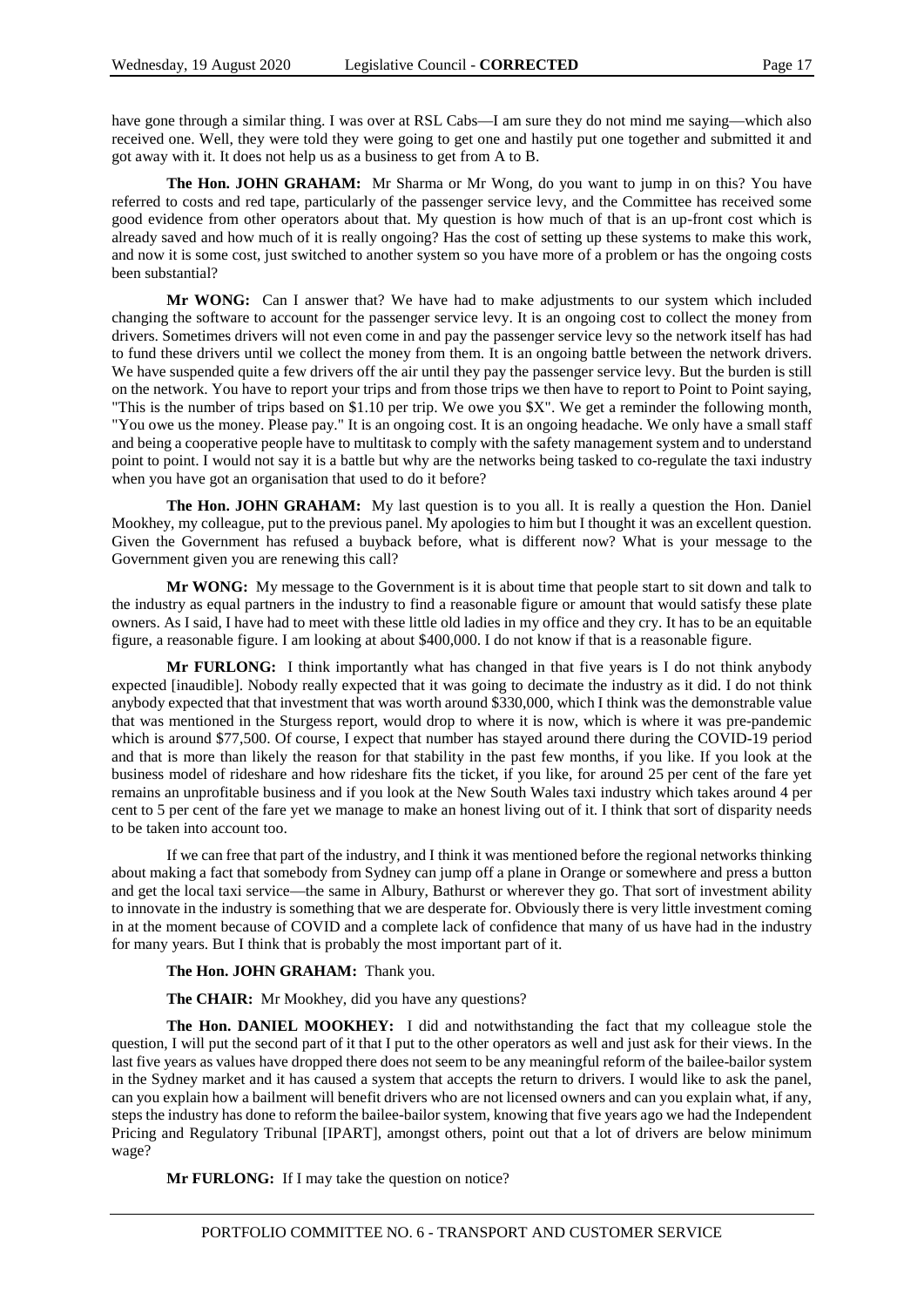**Mr WONG:** With regards to the bailee-bailor law, the bailor law has been blackmailing itself, a convenient word, for being forced to accept whatever pay the driver can get away with these days. It is a bargaining between two parties and the networks cannot get involved in that—you should not be involved in that. I have got some bailors that have had drivers driving for 25, 30 years and they are quite happy with that arrangement but I have got new drivers who go to a taxi operator owner and he says, " I won't drive for you unless you give me a good pay in, a brand new car." Those factors have to be considered and there is no sort of structure or infrastructure, statutory or otherwise, that would promote their return to the driver and the operator.

**The CHAIR:** Mr Sharma, did you want to comment on that?

**Mr SHARMA:** I think it is really important to us to also look at what is happening around the world in regards to how taking away the rights of drivers affects drivers' incomes, and when we consider what is actually happening with rideshare drivers, some of these rideshare drivers are also probably driving for a minimum wage. Like Mr Furlong mentioned earlier, rideshare operators are essentially under a commission or a clip of the fare. The effect of removing, if the thought has come across that the taxi industry should not have a bailee-bailor arrangement between the operator and the driver, that also affects how the rideshare community interacts with their drivers. So the thought has to be brought in where there is a balance between the two industries if you look at the two models separately.

**The Hon. DANIEL MOOKHEY:** Chair, I will just follow up and invite the panel, either now or on notice, to provide any suggestions for reform to labour arrangements in both the taxi side of point to point and the rideshare point to point to ensure that drivers are paid at least the minimum wage. If you disagree that that should be the objective of any reform let us know as well. I take the point of the last speaker, and it is a good point: we would look favourably at any suggestions that members have for how labour arrangements impact these [inaudible] attempts to reform as well, especially the point of the taxi industry's campaign for a bailment.

**The CHAIR:** Did anyone have a response to that now or did you want to take it on notice?

**Mr WONG:** I think we should take it on notice. I accept the views because I have worked closely with the Transport Workers Union [TWU] in the past. I have to think of the industry, whether an award or industrial agreement will have some sort of benefit. How do I guarantee that an industrial award for drivers will be complied with? It is a free market out there between the expectations of a driver and the operator. It is how they negotiate. If you want something in the background we may entertain that.

**The CHAIR:** I have a couple of questions and then I will go to the Government members for questions. My first one is in relation to the PSL collection and the burden of that collection cost on taxis versus rideshares. We understand that rideshare collect that more easily because the money goes in at the company level and then gets distributed downwards whereas with taxis the driver passes the money upwards, so you are having to chase the drivers. Is there a better way that that money could be collected either from a structural perspective within your industry or from a regulatory perspective?

**Mr FURLONG:** If I may, Madam Chair. I think perhaps some assistance from the Government. But probably the way it is structured at the moment, for example [inaudible], how that is structured is we take a credit card from that driver and you take \$80 out of it much the same way [inaudible] works. We take \$80 out and when it gets down to \$20 we take another \$80 and it just rolls on like that. Of course, when a driver runs out of credit or his debit card, actually there is no money in the account, that cuts him off. But probably \$15 or \$20 a day on the card over the next log on puts more money in and they go back to it. That process uses a third-party service because that is the only way we can do it, and that costs us around \$20,000 a year to do that. The administrative cost of the software was, I think, around \$12,000 or \$13,000 and, of course, we have got to have somebody to follow it up. It is an extraordinary cost to a small business like us.

I think the original suggestion was that the Government would take it direct from the driver. I think still that that is the best way of doing it. In fact, with [inaudible] that is pretty much the way it works but it goes direct. I think that definitely if there was a way of taking it directly from the driver that would be the best option. But it is a very, very difficult and costly system.

**The CHAIR:** Thank you. Unless anyone else wants to speak on that I will go to my second question. Some of the submissions we have received from advocates for people with a disability are suggesting that the Taxi Transport Subsidy Scheme [TTSS] should be extended to rideshare so that we have a kind of level playing field when it comes to using that subsidy. What are your thoughts on that?

**Mr WONG:** I find that abhorrent. The reason I find that abhorrent is that our taxi drivers have had people with disabilities for a long time; they have got wheelchair-accessible vehicles, they know how to look after these people. Rideshare—anybody off the street can get into their vehicle, minimal training, and become a driver.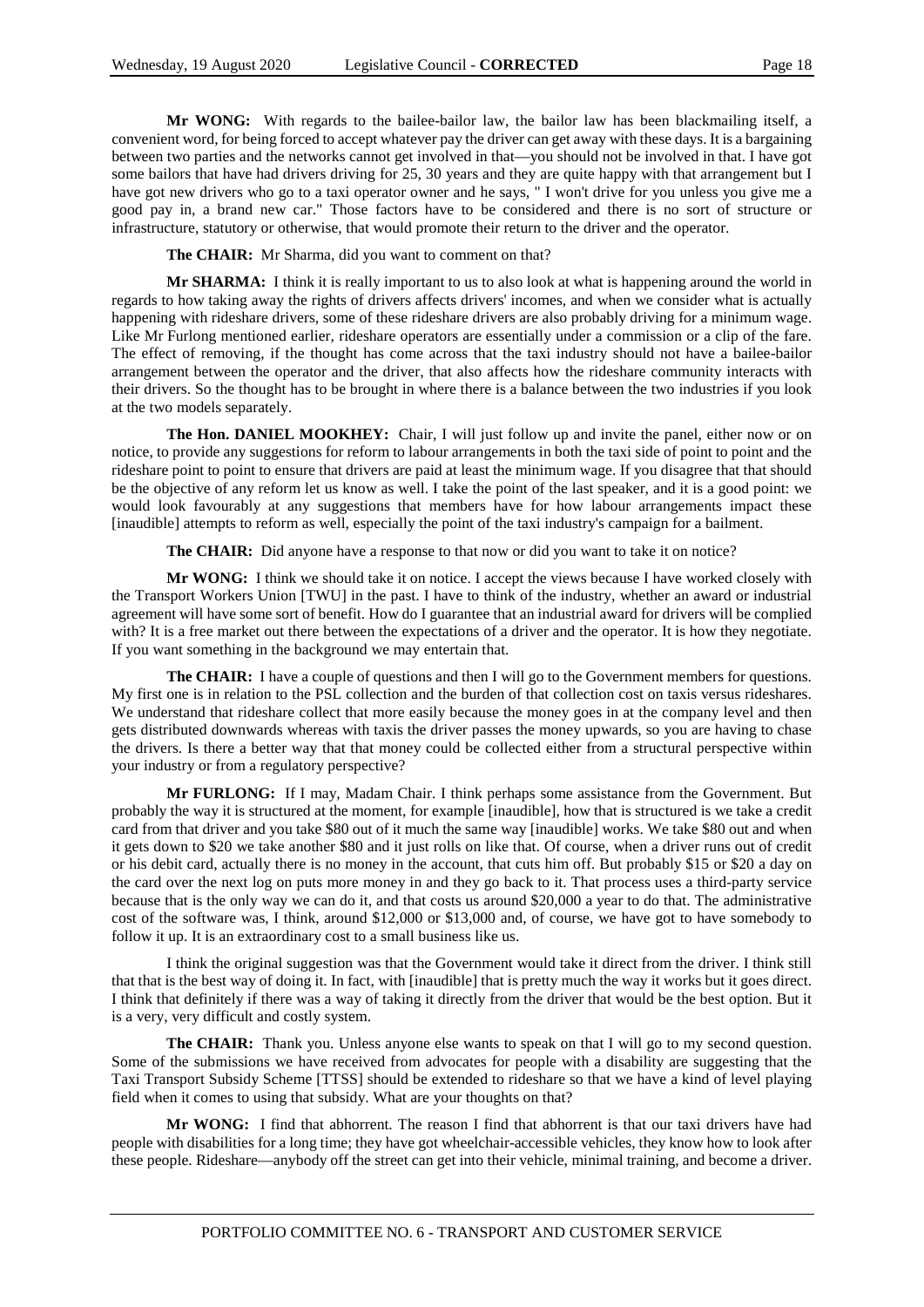So where is the training for those people? That is the comparison we had to consider: one is trained and one is ill-trained, if I can put it that way.

**The CHAIR:** Thank you.

**Mr FURLONG:** I think the rideshare model tends to be a little bit less compatible to the disability sector and, indeed of course, the surge pricing where you have the issue of rideshare companies surge pricing. That passenger may be being stung for \$70 or \$80 on that fare where the government subsidy is still up to \$30. So I think there is a distinctive incompatibility there. I think also that the taxi industry has invested an incredible amount of time and money looking after passengers with disability. I noticed at the recent TTSS meetings that I have attended over the last 18 months or so there is constant talk of providing a mutual system and we know how that has been policed: we have had contractors being awarded a Cabcharge and therefore it is essentially only available to people with a Cabcharge EFTPOS machine.

**The CHAIR:** Thank you. Mr Sharma, did you have anything to add on that question?

**Mr SHARMA:** Under the regulations at the moment for a passenger to use the TTSS docket they are required to travel by taxi, so the taxi is required to have a meter. My understanding is that rideshare vehicles do not have a meter, they operate on the app. So therefore that will mean a major overhaul or, in this instance, a change in the regs to allow rideshare vehicles to pick up passengers that have TTSS dockets. Also, how could these passengers benefit in the event, like Mr Furlong has mentioned previously, with surge pricing? These passengers will essentially end up paying more and, as we can understand, most of these passengers are disabled and they use these TTSS dockets for a reason and that is because they cannot afford a full fare. It becomes essentially incredibly hard for these passengers to use a more expensive service if rideshare is price surging.

**The CHAIR:** Understood. Thank you very much. I will now invite the Government members. Mr Mallard, did you have questions?

**The Hon. SHAYNE MALLARD:** Thank you, Madam Chair. I have not got much to ask. We are going over a lot of the same territory. Mr Furlong, you made a reference to the deregulation and how you did cartwheels down that very busy road that we have been watching behind you this morning. In some of the previous evidence we have heard there were calls for re-regulating the industry. Do you support re-regulation of the industry?

**Mr FURLONG:** Yes. It is a bit of a mixed bag there. My cartwheels were in relation to cutting this \$30 million worth of red tape. I think you heard about the removal of restrictions on the ageing of vehicles. That, to us, was just the most bizarre thing to what is supposed to be [inaudible] of this regulation. To take away the cornerstone of safety, which was to make sure that those vehicles were relatively new, I do not think there was anybody in the industry who was not sitting there scratching their heads. You have certainly seen—I am sure you all have—the age of some of the vehicles that are out there at the moment; they look like they have been dug up from paddocks on farms and put back on the road; those dreadful old, rattly station wagons. That is a direct result of the six-year age limit being taken away. Of course, that age limit for wheelchair-accessible vehicles is six years plus; those vehicles are more highly inspected and engineering certificates are required.

**The Hon. SHAYNE MALLARD:** You would want to see a return to the regulations controlling the age of the vehicles, their hygiene and all that stuff?

#### **Mr FURLONG:** Absolutely.

**The Hon. SHAYNE MALLARD:** Perhaps this is a question for all the panel. We are not hearing much about the consumer's point of view today. I am a consumer; I use both rideshare and taxis. I personally found the reforms as a consumer to be quite liberating but what is the feedback that your industry, your companies–because you have got very distinct market areas—is getting from consumers?

**Mr FURLONG:** I think probably the one thing that we do get is people say, "What happened to the fare reduction?" We tend to be quite strict with our inspection regimes. Like I think Geoff Ferris said, regulation prescribes that those vehicles only be inspected once every four months. We do them four times a year to ensure that that standard is there. If there are things that need to be touched up inside the vehicle they can be fixed [inaudible]. We have probably escaped any criticism from having our vehicles—some of our competitors naturally are dropping the ball somewhat in some sectors of the industry. But I think the reduction in fares is the thing in that they have totally gone up and from a quality perspective I think most of us are doing okay but we are certainly getting some cars around Sydney [inaudible].

**The Hon. SHAYNE MALLARD:** I would be keen to get evidence to the inquiry that the deregulation in regards to those areas is failing. I am not sure how we will get that. Earlier on there was reference to the customer complaints feedback of the management system, which I assume was run by the State before, was it?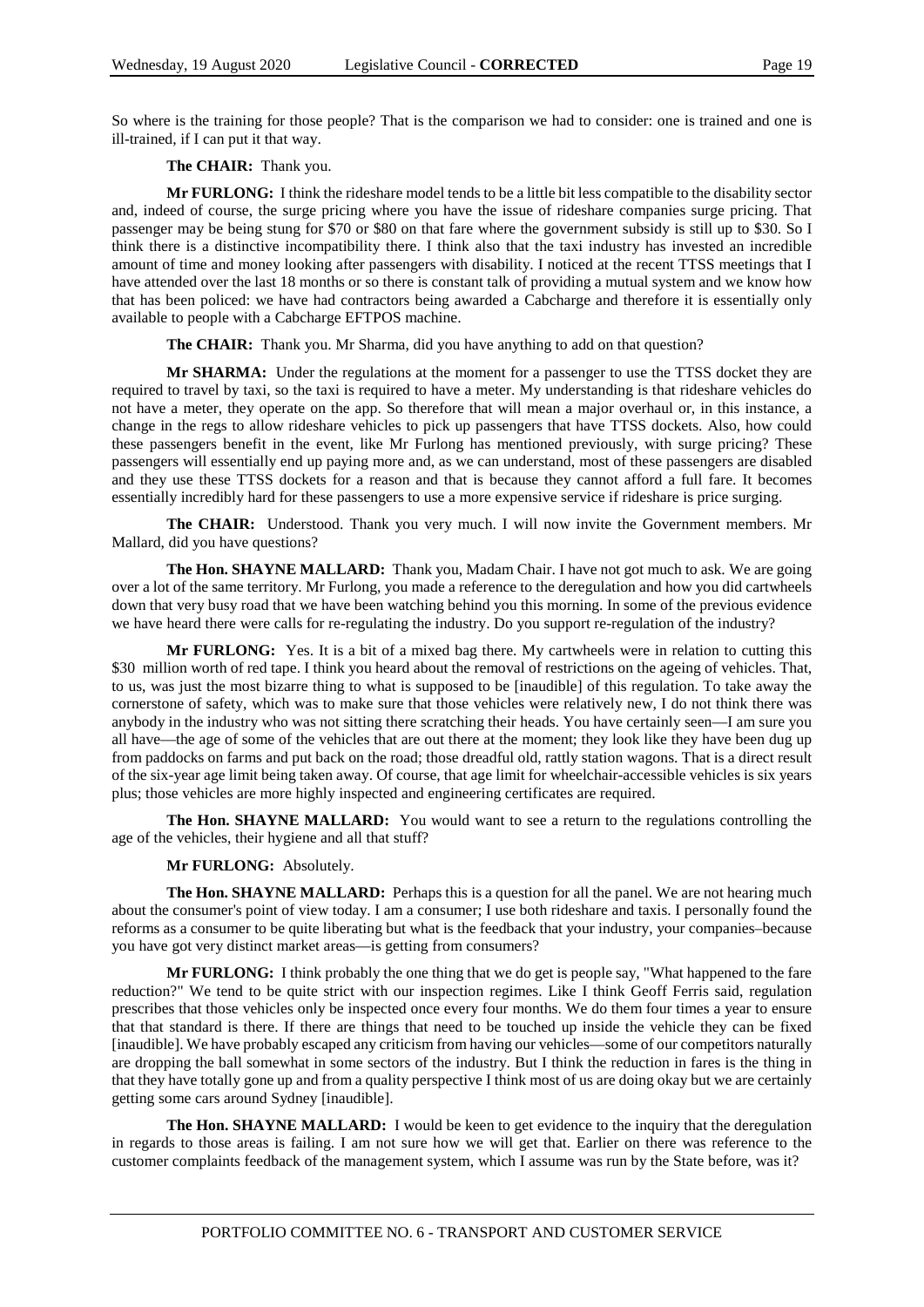**Mr FURLONG:** It was and it was a wonderful thing. It was a centralised system run by 131500 [inaudible]. If a passenger had a complaint, the old 1800 number used to go through the call centre and that would be logged by somebody at Transport for NSW against the driver's authority card, put into the complaint management system [CMS], and that complaint was then sent to the appropriate network associated with that vehicle. I then—for example, my former employer had a list of incidents where I could see if a driver was habitually doing the wrong thing, cleanliness or driving issues, things that we could readily identify and address and fix. You could also see if somebody had been a little bit of a ratbag in previous networks and has come to your network; you could see then that they had a history of doing things and could make a determination on whether you were going to take them on or not based on that.

**The Hon. SHAYNE MALLARD:** Your evidence has been that deregulation in this area has worked in regards to your company's response because you are implementing a higher standard because the market demands it?

**Mr FURLONG:** We are implementing the standard that was there prior to taking out that part of the regulation. I think one thing that has suffered significantly is the uniforms. I always thought it was nice to jump into a taxi and see the driver in his uniform. You do not see that now. You do not see them as nicely dressed as they were in their uniform but not too bad. There are some sections of the reform that work but others that do not.

**The Hon. SHAYNE MALLARD:** I will open that up to other members.

**Mr WONG:** Mr Mallard, I think you have been conveyed to Surry Hills.

**The Hon. SHAYNE MALLARD:** Many a time.

**Mr WONG:** Where Mr Pettitt used to live, my neighbour.

**The Hon. SHAYNE MALLARD:** Yes.

**Mr WONG:** Did you see the taxis that used to be parked there?

**The Hon. SHAYNE MALLARD:** Yes, a mosque, of course.

**Mr WONG:** Did you see the standard of vehicles?

**The Hon. SHAYNE MALLARD:** Was the standard the same?

**Mr WONG:** No. They were all over the place, Shayne. You know that, I know that, because Geoff used to come up and scream at me.

**The Hon. SHAYNE MALLARD:** We are talking ancient history.

**Mr WONG:** Yes, I know, but—

**The Hon. SHAYNE MALLARD:** You are saying then that the regulations did not work either.

**Mr WONG:** It worked because it forced the network to ensure that the operators were getting their vehicles inspected, we have records of it, and if it did not pass inspection the vehicle was taken off the road immediately. As Mr Furlong alluded, we have maintained that standard.

**The Hon. SHAYNE MALLARD:** I will hand over to Mr Farlow, if he has any questions.

**The CHAIR:** Mr Farlow, do you have a question, otherwise I have a final question? No? I will jump in then. I am going to ask one final question. Mr Furlong, in your submission there was a suggestion that the number of rideshare vehicles on the road could be restricted. Could you talk us through that suggestion and what you feel the benefits of that would be for consumers?

**Mr FURLONG:** Certainly. I think the oversupply of vehicles in Sydney—of course, our biggest rideshare competitor screams from the rooftops that they have 20,000 cars out there. That is 20,000 cars that need to be on the road, which makes my commute from Manly every day that much longer. You only need to drive around Sydney to see how many vehicles have got that little sticker in the back window to see how many of these vehicles are out there on the road. As for how would having a cap on it benefit the industry, it certainly worked in other jurisdictions. I think New York had a restriction on the number of vehicles—of course, they [inaudible].

I think the traditional taxi industry will be able to pick up a lot easier too, particularly with the COVID recovery; we will be able to pick up a lot of [inaudible]. A restriction of the number of rideshare vehicles that are on the road—a neighbour used to drive an Uber and said there were just too many of them out there. I see them down at Manly all the time opposite the traditional taxi rank there. There seems to be an oversupply at times when there are plenty of traditional taxis available.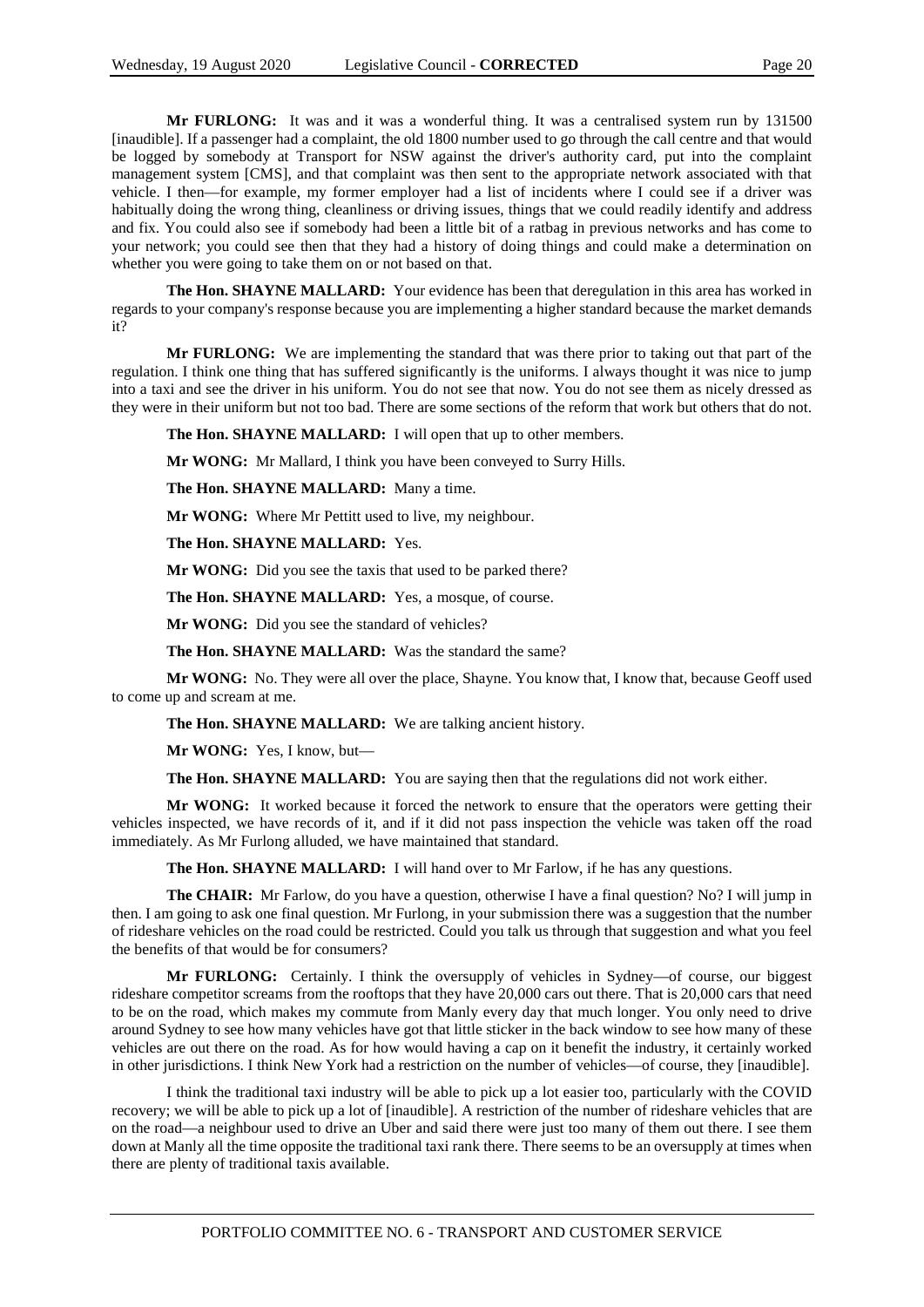**The CHAIR:** Thank you. Unfortunately, that is all we have time for, so I will have to conclude there. Thank you very much for giving us your time this morning. In relation to questions on notice—there were a couple I think—the secretariat will contact you. The Committee has resolved that the answers to those questions taken on notice be returned within 21 days. We will conclude there. Thank you very much for your time.

#### **(The witnesses withdrew.)**

#### **(Short adjournment)**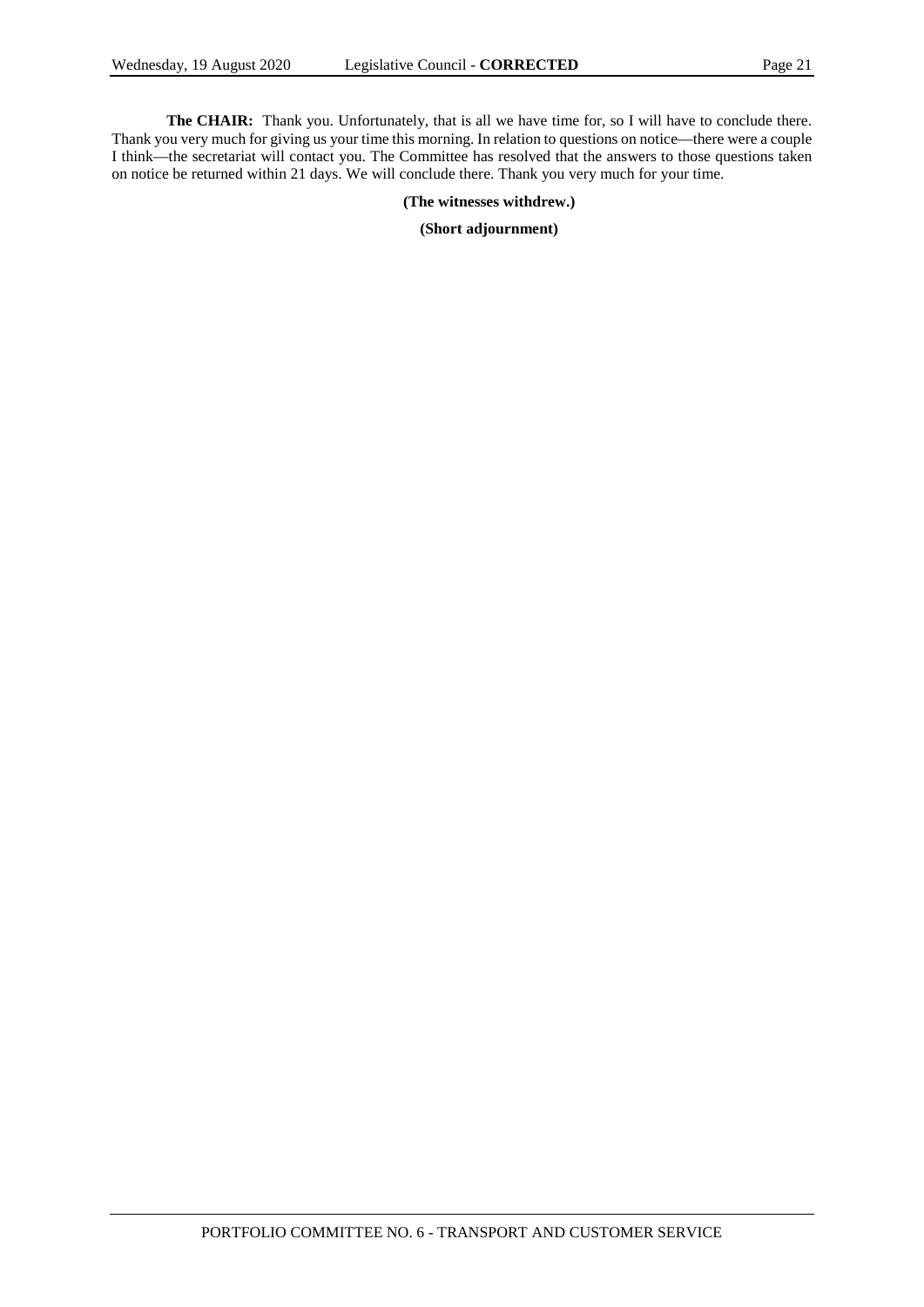**BRUCE MAGUIRE**, Lead Policy Adviser, Vision Australia, affirmed and examined

**HAYLEY STONE**, Senior Policy Officer, Physical Disability Council of NSW, affirmed and examined

**ALICE DIXON-WILMSHURST**, Policy Officer, Physical Disability Council of NSW, affirmed and examined

**The CHAIR:** I now welcome our next witnesses. We will start with the opportunity for each of you to make a short statement. If we could keep it to no more than a couple of minutes that would be great.

**Mr MAGUIRE:** Yes, I have a short opening statement. Thank you for inviting us to give evidence to the Committee this afternoon. Vision Australia is the largest provider of services to people who are blind or have low vision across Australia. We support more than 25,000 clients each year, including about 8,000 in New South Wales. We work collaboratively with other organisations in the blindness and low-vision sector to best represent the needs and interests of people who are blind or have low vision. In the early 1980s I lived at Artarmon and worked at North Rocks in Sydney. I travelled by train to and from work and it was an hour and a half each way. The introduction of the Taxi Transport Subsidy Scheme meant that I could afford to get a taxi home one afternoon a week, and usually that was on a Friday. I was home in 30 minutes instead of an hour and a half that it took when I used public transport.

When people like me who are blind or have low vision use taxis it is not a lifestyle choice or a luxury; it provides us with a level of convenience and independence that we would not otherwise have but which people who drive a car take pretty much for granted. In fact, the survey that we developed to inform our submission to the Committee shows that almost 80 per cent of people who are blind or have low vision use taxis daily, weekly or monthly. When you get into your car you assume that you are safe, that you will arrive at your intended destination, that you will not be asked offensive questions on the way and that you will have an experience free from discrimination and harassment. You certainly would not expect to be compelled to say, as one of the clients who responded to our survey felt compelled, "I have had so many taxi drivers refuse to take me because I use a seeing eye dog that I don't bother to even try to go out anymore. The constant refusals make me feel humiliated and degraded. I deserve better than that."

Vision Australia agrees that people who are blind or have low vision do deserve better than that when using taxis or other forms of point to point transport. They deserve to feel safe, they deserve apps and processes that are accessible and inclusive, they deserve to be treated with respect and courtesy whenever they use point to point transport and they deserve a complaints mechanism that is effective. We argue in our submission that although the deregulation of point to point transport may have produced some benefits, for people who are blind or have low vision deregulation has largely failed to guarantee safety and failed to deliver inclusion, failed to reduce discrimination and failed to provide an effective mechanism for resolving complaints. We respectfully request that the Committee recommend urgent action to implement the suggestions for change that we make in our submission. In particular, we ask that priority be given to the establishment of an effective and ongoing consultation mechanism, such as a point to point transport disability forum, that will bring industry and the disability sector together to discuss issues, agree on solutions and be partners in making progress towards a more liveable community with people with a disability, including people who are blind or have low vision. Thank you, Chair.

**The CHAIR:** Thank you very much. I will now turn to the Physical Disability Council of NSW. Would either of you like to make a short opening statement?

**Ms STONE:** I am happy to make an opening. Firstly, I would like to thank the Chair and the panel for allowing myself and my colleague the opportunity to present as witnesses at this parliamentary inquiry. The Physical Disability Council of NSW is the peak body representing the interests of people with physical disability across the State and our core function is to influence and advocate for systemic change to ensure that the rights of people with disability are held, and we champion that in the phrase "Ordinary People, Ordinary Lives". People with physical disability have the right to ordinary lives and point to point transport is and will continue to be a wide service for our members to get them to work, education and leisure. We echo the sentiments of Mr Maguire in terms of the fact that for many there are no alternative options.

The efforts of the New South Wales Government over recent years have approved the customer experience for many people with physical disabilities and, in particular, we have seen increases in the number of wheelchair-accessible taxis both in urban and regional areas and the increase in subsidies which make taxi transport more affordable. However, from our point of view, although we acknowledge these and other improvements, we are concerned that our members are still constrained in the choices that they make around how and when they travel under the current scheme. We want our membership to be able to enjoy the same level of choices as other users of point to point transport, including to be able to travel interstate at short notice, be able to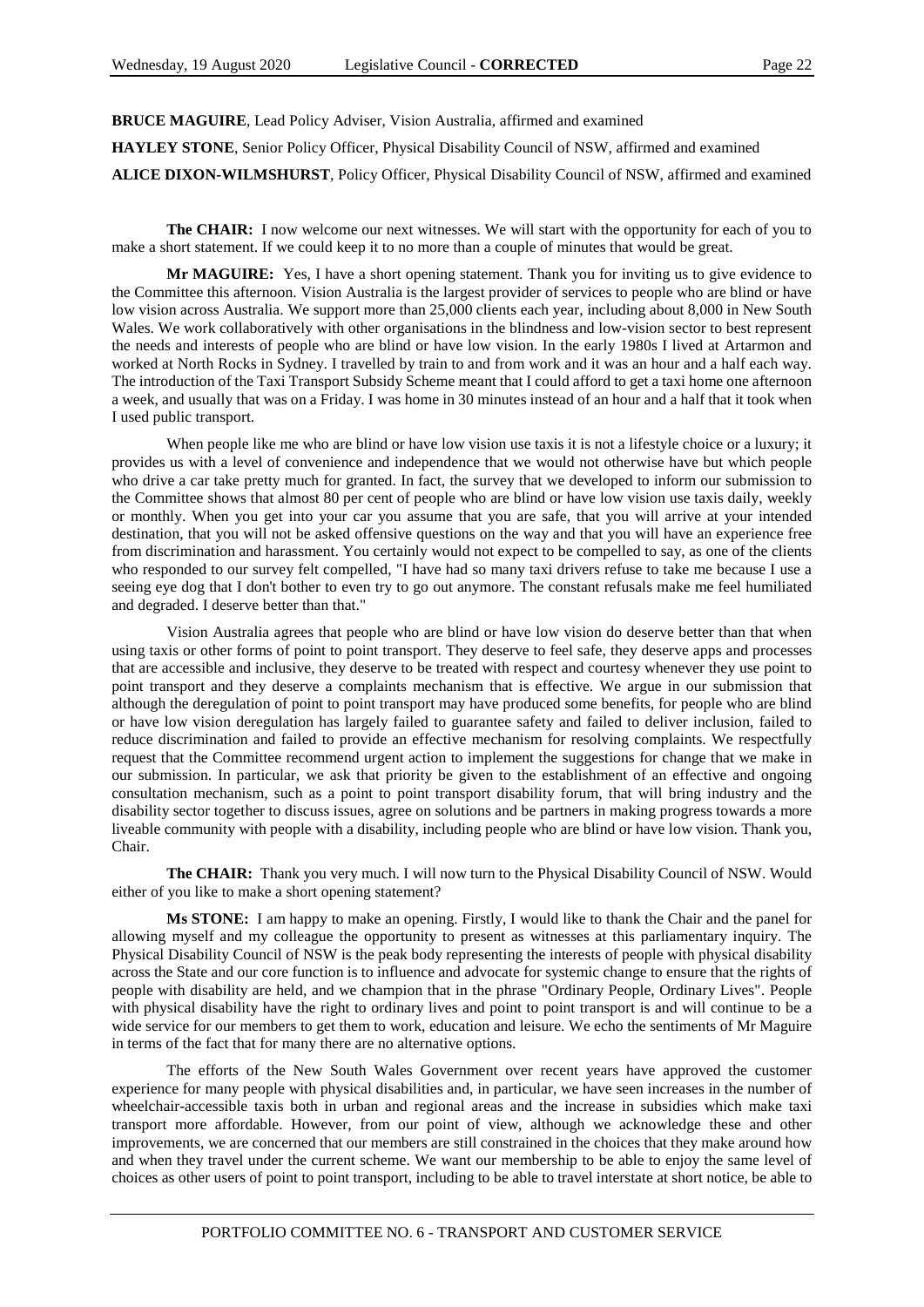opt for cheaper fares and to know that they will have the same standards of service delivery as any other passenger. At the same time, we know that for many of our members public transport is a more feasible option. Point to point transport therefore must be affordable so that these people can have a place within their community and can engage fully within it.

We seek a number of reforms across the Taxi Transport Subsidy Scheme, including the transition to an electronic smart card system, increased subsidy caps and the expansion of the subsidised booking scheme, which is currently only available to a few passengers. We are also advocating for the expansion of the scheme across the sector and see significant value for our members in many of the innovative practices which have been adopted within the rideshare space, although we do share many of the concerns that Mr Maguire has outlined. The challenge as we see it is in providing customer choice and allowing for a robust and competitive marketplace whilst at the same time ensuring both quality and consistency in terms of the need for driver safety and we do believe that the balance could be achieved within the structures that are already in place. Thank you.

**The CHAIR:** Thank you. We will begin with questions from Mr Graham.

**The Hon. JOHN GRAHAM:** Thank you, Chair, and thanks to those witnesses for the submissions and their statements. I might start with Mr Maguire. Just to refer firstly to your submission, what really comes through here is the frustration you feel from having made some of these recommendations to multiple inquiries, and multiple governments really, without having any of them picked up. I just wanted to acknowledge that up-front. On balance though I am interested in whether or not—you have certainly said this has failed to improve since deregulation and in at least one instance since deregulation this has probably got even more difficult, and that is in relation to fares and the information about fares. You say that access to accurate fare information has actually got harder. On balance—I am just interested in the case you are putting—is it that things have not got better on balance or is it that they have actually got worse as this system has changed?

**Mr MAGUIRE:** I think one of the things that has got worse is the proliferation of apps that fail to meet international standards and guidelines, and these apps are used for booking and also for handling fares. We have made recommendations that point to point transport providers be required to develop apps in accordance with accessibility guidelines but those recommendations have so far not been implemented. Another area that has certainly got worse for people who are blind or have low vision is the lack of training on the part of taxi drivers and other point to point transport drivers in how best to assist people who are blind or have low vision. Our impression is that the training that is provided is now less formalised and less rigorous than perhaps it was prior to deregulation.

Another area where we believe things are getting worse is compliance with the requirements of the disability standards for accessible public transport insofar as they relate to the use of tactile numbers on the front door of taxis.<sup>[1](#page-22-0)</sup> Some of the newer entrants into the taxi market do not appear to know about that requirement, so our clients report to us an increasing number of cases where they are unable to identify the taxi by its number because the number is not there in a tactile form that they can read. I think one of the areas that has certainly got worse is in the handling of complaints. In the survey that we refer to in our submission there was widespread dissatisfaction on the part of people who are blind or have low vision with the mechanism for the handling and responding to complaints. Most people are not happy with the way complaints are handled, be that in relation to taxis or in relation to other point to point transport providers. I think that is a summary of the issues.

**The Hon. JOHN GRAHAM:** I think that is very helpful. In part what you are saying is what looks like more choice for many consumers and is more choice for many consumers might lead to less choice for people with vision impairment, particularly as the industry is fragmenting and might not be maintaining some of the standards that you might hope in this area. Is that a fair statement?

**Mr MAGUIRE:** Yes. I recall a comment made by a transport official to us a number of years ago when we were discussing the issue of inaccessible booking apps and the person said, "Oh well, once deregulation comes in, if one company has an inaccessible app then people can sort of just go to another company that does have an accessible app." The problem is that if all of the companies have inaccessible apps or apps that do not comply with the standards there really is not a choice and, apart from that, of course not every company or point to point transport provider operates in all areas. So yes, I think we would say that what in theory creates more choice, in

 $\overline{a}$ 

<span id="page-22-0"></span><sup>&</sup>lt;sup>1</sup> I[n correspondence](https://www.parliament.nsw.gov.au/committees/inquiries/Pages/inquiry-details.aspx?pk=2594#tab-otherdocuments) to the committee, dated 16 September 2020, Mr Bruce Maguire, Lead Policy Advisor, Vision Australia, clarified his answer "that S.17.7 of the disability Standards for Accessible Public Transport requires that raised taxi registration numbers be placed on the exterior of passenger doors, not just the front door".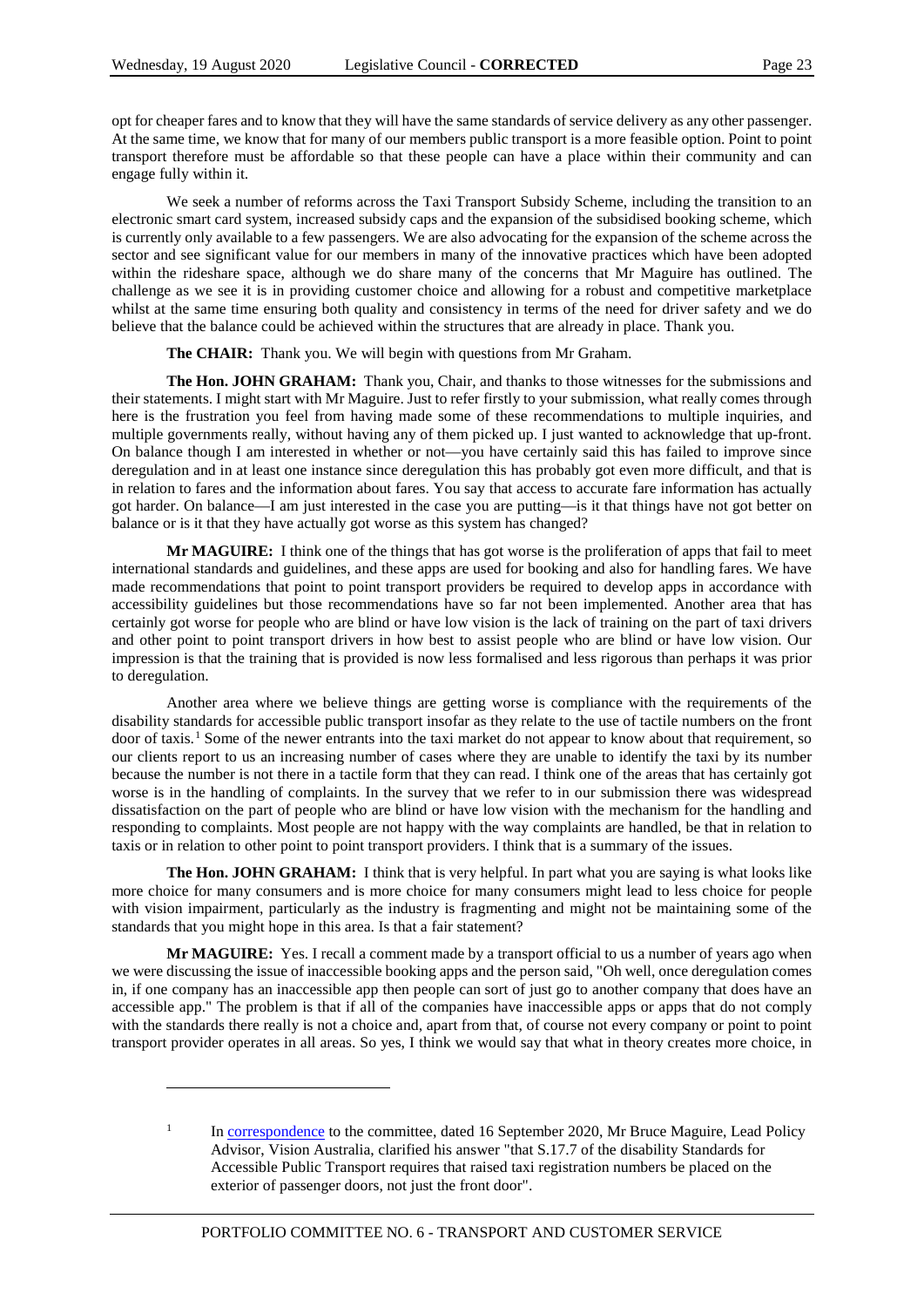practice the absence of consultation and the absence of compliance with the standards and guidelines almost inevitably leads to less choice.

**The Hon. JOHN GRAHAM:** One of the technologies you refer to is that of talking taxi meters and you make the point it has never been introduced or even trialled in New South Wales. Has it been trialled elsewhere that you are aware of and can you give us any extra information about how such a trial might have gone or background on this measure?

**Mr MAGUIRE:** Certainly. Talking taxi meters, to the best of our knowledge, have not been trialled in New South Wales. They are in use in Queensland—I do not believe it is a trial; it is a standard part now of taxis. So when you finish your trip in a taxi in Queensland the meter speaks the fare that is displayed on the meter so you do not depend on the honesty of the driver to tell you what the fare shows. We have had incredibly positive feedback about those taxi meters. I used one when I visited Brisbane and it is terrific because you do not feel like you have to rely on the driver, and you have the same level of independence as everybody else in terms of access to fare information.

**The Hon. JOHN GRAHAM:** Ms Stone, I thank you for your submission and the set of recommendations. Can you tell us about the measures that other States have put in place and whether New South Wales would benefit from adopting them?

**Ms STONE:** I think one of the issues that has come up quite recently, which may be a particular consequence of COVID, is that we do understand that the subsidies have been increased in Victoria to allow for greater affordability. I think that is something that could certainly be implemented here. We would argue that we should have a greater subsidy rate anyway, but I think in the particular context it is a reflection of the fact that more and more people with disabilities will be needing to access taxi transport rather than public transport for safety reasons. That is something I am aware of which would be able to be implemented. I agree with Mr Maguire's comments in regard to talking meters, and I think that there is a definite need. We echo the sentiments of Mr Maguire that there is a need for such a mechanism to be incorporated. We also have had experiences where our members have spoken about being overcharged, not being able to understand exactly what they were supposed to be charged and not being able to rely on the driver to accurately explain what the cost was. That is something New South Wales should adopt.

**The Hon. JOHN GRAHAM:** I think that goes to your recommendation 8, which calls for pricing guides for consumers across all point to point transport. Obviously as fares become more deregulated that becomes important. Would the talking taxi meters be a way to deal with that issue or would some sort of price comparison still be helpful for people?

**Ms STONE:** I think a price comparison would be helpful, generally, outside of the talking meters. A concern that we have is if we do open up the point to point transport systems taxi subsidy scheme across the sector that we will have various models which operate on different fee structures. What is really important is that consumers while having choice also have the capacity to make informed decisions about the costs associated with various models. If there was some form of comparison guide that was managed in a way where a person could identify what would be the cheapest rate across a number of suppliers and where they could get an approximation of the difference between the rates, there would be value in something like that. People could have that capacity to make an informed decision about what transport they opt for. Many would opt for the cheaper version—that would be our experience—but education about that is obviously a primary consideration.

**The CHAIR:** You mentioned expanding the range of providers under the TTSS. Were you listening to the last session with the metro taxi panel where I asked them about that idea? Did you hear their response?

**Ms STONE:** No, unfortunately I did not hear that response.

**The CHAIR:** There was some concern, as I understood it, that if you had a subsidy available on rideshare it would push up the rideshare prices, because, unlike the metered prices in cabs, it could be gamed in some way to increase those prices. Are you aware of other States that have something similar? Have you got any evidence to refute that idea?

**Ms STONE:** In terms of whether or not other States have incorporated that sort of system, I would have to take that on notice. My point would be that affordability is obviously one of the factors but rideshare offers other innovative systems that are desirable across our membership. I think that even if the prices were commensurate there would still be some aspects of the rideshare systems which would be desirable. For instance, the ability to rate the drivers is something that a lot of our members see a lot of interest in. Oftentimes—and Mr Maguire picked up on this point—the complaint mechanisms are very difficult to access.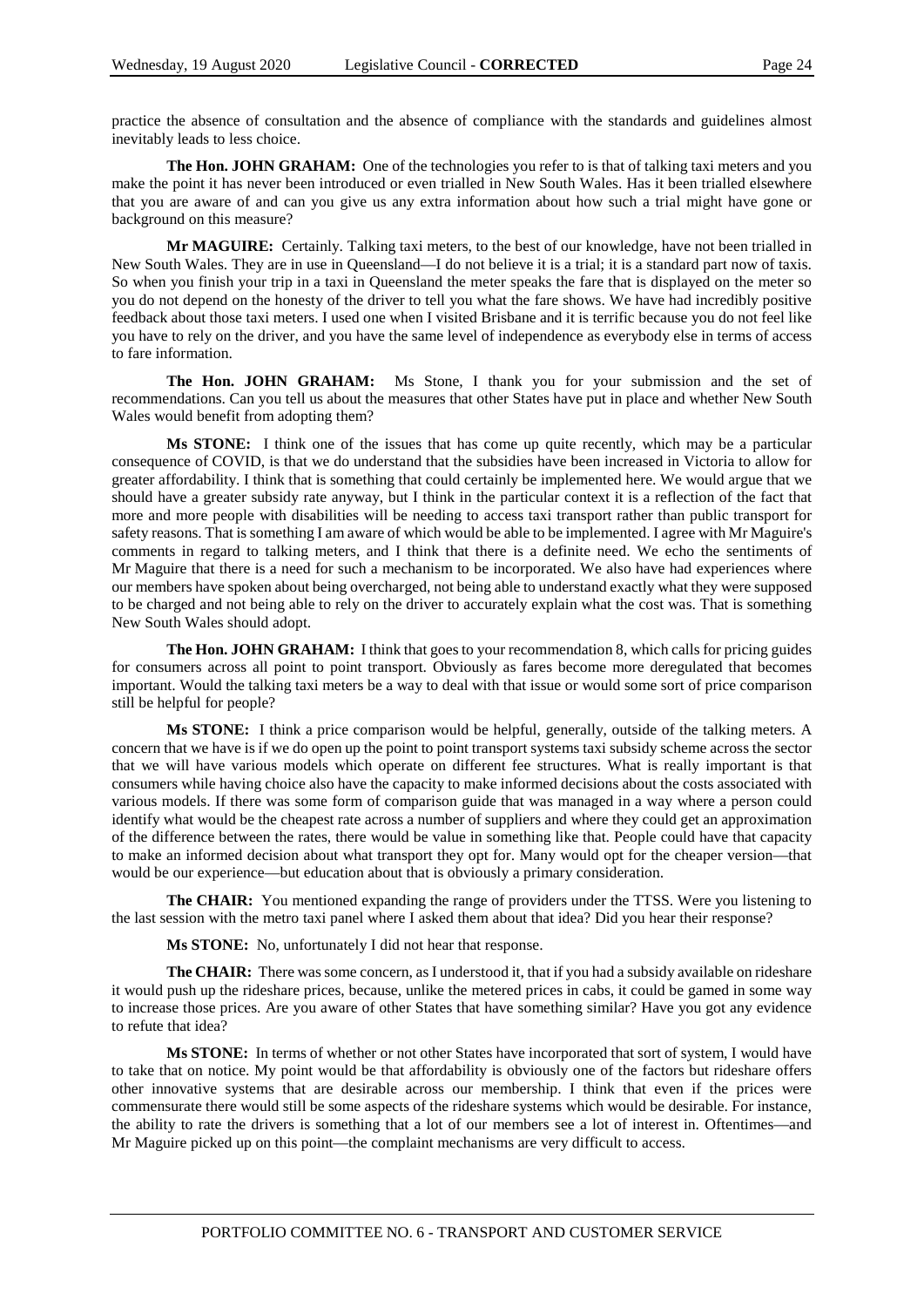Many people do not want to contact taxi companies or contact their services and directly make a complaint. However, an anonymous system where you can rate the driver provides the capacity to provide that feedback and also allows you to know before you get into a cab or rideshare service exactly what the rating of the driver is. Those sorts of things are important. As well as being very affordable, rideshare has really picked up on innovation and looked at what customers want, and reflected that in the way that it is marketing itself. I think that is one of the things that persons with physical disability, from our perspective, want to be able to access. So it is not just about the affordability, there are many other aspects to that as well.

**The CHAIR:** I guess the clear price comparison in recommendation 8 of your submission would address an aspect of the concern around rideshare pushing up prices.

**Ms STONE:** Yes. We would hope that would be the case. I think that not every rideshare person would opt to take advantage of the Taxi Transport Subsidy Scheme if it were applied across the board. I think that there are some particular models that would be keen to enter into that space—uberWAV and uberASSIST being some of those. They are services that have tried to get their ground in the industry by offering specialised services specific to people with disabilities, but I do not think that it would necessarily be taken up by all rideshare services.

**The CHAIR:** Mr Maguire, your submission talks about the reliance of people with a disability on point to point transport, particularly in regional and rural areas. How has the service changed for people with disabilities in regional areas since deregulation?

**Mr MAGUIRE:** We do not have a huge amount of data on the usage of taxis in regional areas since deregulation. What we do know is that people in regional areas often do not have the same degree of choice as they do in metropolitan areas and that really does not appear to have changed as far as we can tell. Obviously people who do live in regional areas also do not have the same choices in relation to public transport and distances are greater, so there is a need for choice. That also has implications for what Ms Stone was discussing earlier in relation to providing a neutral approach to the Taxi Transport Subsidy Scheme, which we strongly support. In regional areas that would help to increase choice where there might be one taxi company and one or two other point to point transport providers that currently are not covered by the Taxi Transport Subsidy Scheme.

**The Hon. SHAYNE MALLARD:** I thank the three witnesses for coming in today, making submissions and giving us your expertise for this inquiry. It is something that we have really noticed in the inquiry because this is the first time we have heard a bit about it from the consumer perspective, the unique set of needs you represent. To that point, Ms Stone, I was interested in some of your references to rideshare having desirable aspects that it brought to the sector: rating of drivers, innovations that customers want. Can you expand upon that? Have you done any research or surveys of your members that you might be able to give us to back that up for us?

**Ms STONE:** I guess in terms of research from our members we are really going off just anecdotal information at this stage. We have not conducted any in-depth studies into the types of transports that people generally prefer and why they prefer them. However, we do know from anecdotal information that many of them would like to access the rideshare services as a preference but the inability to access the Taxi Transport Subsidy Scheme for rideshare has inhibited their ability to do that.

I think that the main aspects that are desirable within the drive share space for our customers, apart from the idea of rating, are things like the fact that they are able to track their routes against a route that is considered to be the best route. The electronic ability to book is also considered to be desirable, though I do note that that does have limitations in terms of the accessibility of the app, but I think that there would be some that could possibly be worked around. Certainly one of the things that is quite interesting to me is that the drive share space appears to be quite interested in engaging persons with disability and their advocacy bodies and trying to work around those sorts of limitations—more so, I would say, than the taxi industry has been.

The other issues that are appropriate are estimated fares, with the idea that you could get a fare determined and you would know exactly what you need to pay and as well as that you can pay that electronically. That is also something that is considered to be desirable. I think also aspects like some of the [inaudible] niche markets such as Shebah, the idea that you can actually opt to have a female driver I think is a significant issue for many of our members, particularly female members who have disability. They may feel particularly vulnerable.

Then it is quite interesting seeing the take-up of things such as Uber Assist. Uber Assist markets itself as being specifically accessible to people with disabilities. As part of their model they promote themselves as having specialist expertise in terms of being able to help people enter and exit the vehicles. Again, that would be something which we think is—it indicates a particular set of views around disability that I think many of our members would find appealing, in the sense that it is customised. There has been a real sensitivity to need and an adaption to that need. I think that is something that is perhaps lacking with the taxi industry.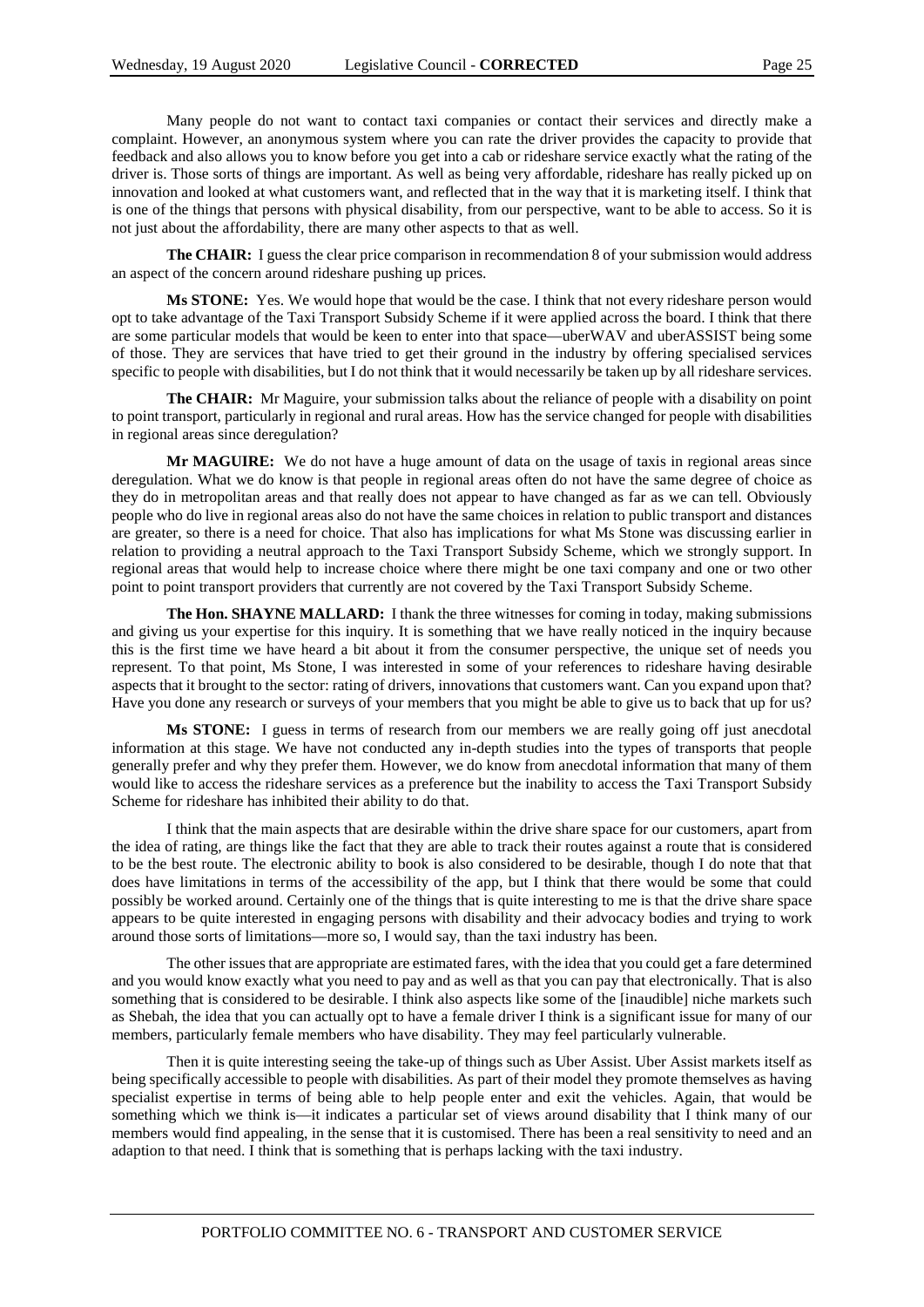**The Hon. SHAYNE MALLARD:** That is very helpful. Thank you for that. In regards to the electronic smart card system, which is one of your recommendations, I do not know anything about how it works but I assume it is paper based still and you can only use it in a taxi?

**Ms STONE:** That is right. The current system operates with dockets and they are paper dockets.

**The Hon. SHAYNE MALLARD:** Gosh.

**Ms STONE:** Yes, it is very archaic.

**The Hon. SHAYNE MALLARD:** I will let Victor Dominello know.

**Ms STONE:** In comparison to systems like Opal it is a very, very old-style model and there are so many practical limitations in that. One of the limitations for many people with a physical disability is just the fact that they may not have the motor skills to be able to manipulate paper dockets. Paper dockets are prone to getting lost. They are also prone to being destroyed. Many taxi drivers do not necessarily know how to apply the paper dockets, how to fill them out or use them properly. That leads to issues in terms of people having to instruct the drivers on how to fill them out.

I guess the other thing is that these paper dockets are not readily accessible. Whereas somebody can literally just go and top up an Opal card at a newsagents or something like that, these dockets have to be ordered. You have to actually order them online and then wait for them to be physically mailed to you. I think that something like that really inhibits the capacity for people with a disability to really be able to move around freely and to exercise that level of spontaneity that other people in the community are able to readily access.

It is the same across the—if you wish to travel, you need to get a different form of docket to travel interstate. Again, it is a process of having to apply for those dockets in advance and get those dockets sent to you. From memory I think it can be up to 14 days to wait to get those dockets sent. I guess one of the things that was really interesting for me was the fact that they usually just send you a packet of these dockets because you cannot really estimate how many trips you will make when you are travelling interstate. It is a really inefficient system where they just hand you as many as they think is approximate to what you might need.

**The Hon. SHAYNE MALLARD:** So you are looking at reforming efficiency but also freeing up choice?

**Ms STONE:** That is right. I think for us the advantages that would be inherent in a system that switched over to a smart card is that it would allow a greater interaction with a lot of accessible technologies, which I think would improve visibility across our memberships. It would also just allow for a similar sort of system to what is currently in place in terms of public transport, where people can quickly, efficiently load up a card and they can tap and go. They are no longer having to go through all of these administrative processes just to get access to the dockets so that they can get [inaudible].

**The Hon. SHAYNE MALLARD:** I think that is a strong point, in my view. Mr Maguire, my question to you and your excellent [inaudible] to us: I am disappointed to hear in this day and age we still have apps that do not support people with visual challenges and taxis that do not have numbers that you can feel on the door. You have been advocating this for some time. Is it better today than it was in the past, or are we still struggling?

**Mr MAGUIRE:** I think there is no coordination. Because there is no requirement for taxis or other point to point transport providers to have apps that do comply with accessibility guidelines, it varies from company to company as to how much they demonstrate a commitment to inclusion in their apps. For example, we know that Uber has had considerable discussions with the disability sector around the development of apps, both in Australia and in other countries, but as far as we know that level of discussions has not been replicated by other point to point transport providers and, indeed, the taxi industry. We believe that either there should be a requirement under the regulations that apps have to comply with the international standards and guidelines that do exist or that at least as part of a more formalised consultation mechanism we can discuss those issues with industry. In the past we have seen versions of apps that are accessible, only to be replaced by versions that are inaccessible. Again, I think that is because there is just not a requirement and it is not embedded into the corporate culture to kind of prioritise accessibility.

**The Hon. SHAYNE MALLARD:** To be clear, you are wanting standard apps used by taxis and by point to point to be accessible, not a specialist app for your needs group?

**Mr MAGUIRE:** In general, if apps follow standards—for example, Apple has developed guidelines for making apps accessible and so has Google. Perhaps follow those guidelines and they are generally going to be usable. There may be some special circumstances where a specialist app could be useful but in general we think that if mainstream apps include accessibility then that will be sufficient.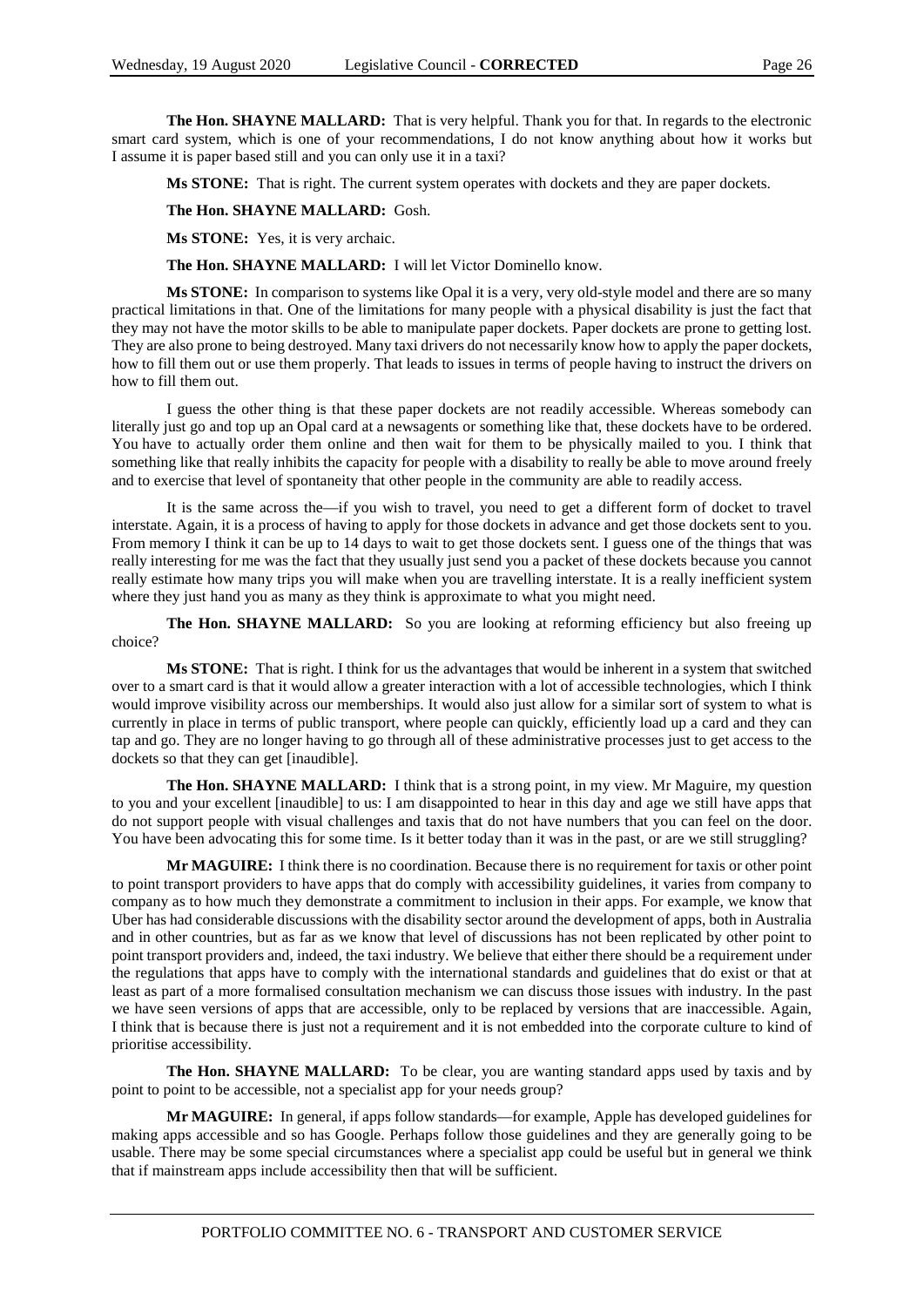**The Hon. SHAYNE MALLARD:** I conclude by commenting that I liked your idea of an ongoing consultation forum for people with special needs and point to point transport groups. There is no such forum existing at the moment, whether it be specific or broader, that deals with this?

**Mr MAGUIRE:** No. There have been—again, Uber has regular discussions with the disability sector. I do not believe other point to point transport providers have. We have had various discussions with the taxi industry over the years but there is nothing formalised. I think the whole kind of deregulated environment has created many new challenges for all point to point transport providers—some positive, some not—and that accessibility has not always been—rarely has been, perhaps—front of mind. I think having a more formalised mechanism for that consultation would go a long way towards at least discussing issues that could be dealt with informally, rather than through a process of regulation.

#### **The Hon. SHAYNE MALLARD:** And piecemeal with different providers.

**Mr MAGUIRE:** Yes.

**The Hon. SHAYNE MALLARD:** I thank the three of you for your submissions. They have been very helpful.

**The CHAIR:** Mr Farlow, do you have any questions?

**The Hon. SCOTT FARLOW:** Thank you, Madam Chair, and thank you everybody for coming before us today and giving us a great insight into the issues faced by people with a disability when it comes to transportation, in particular with point to point transportation. I must say I got some understanding of the taxi subsidy scheme through my grandmother and helping her through the process just last week of ordering those books. I really appreciate those comments you made, Ms Stone, in terms of how we could improve that system. I guess we have heard today quite a bit from taxi operators about some of the benefit [audio malfunction]—

When my phone rings it interrupts my feed. I was saying the taxi operators and the service they provide to people with a disability, particularly in rural and regional communities, in being able to get around and being in many ways the only way that people with a disability can get around in regional communities—would you say that those services are still being maintained from what you are seeing at the moment or have you seen some that have gone under as of late and that connection being lost in regional communities in particular?

**The CHAIR:** Who were you directing the question to?

**The Hon. SCOTT FARLOW:** To all the witnesses on the panel. Maybe Ms Stone?

**The CHAIR:** Ms Stone, we will start with you.

**Ms STONE:** If anything, I would say that we have probably seen more wheelchair-accessible taxis in regional areas since the reforms have been introduced. I think that has been encouraged by the fact that some of the limitations around purchasing those vehicles or building those vehicles have been alleviated. I would not say that the wheelchair-accessible taxi industry, from what we have observed, has been impacted by deregulation.

**The Hon. SCOTT FARLOW:** Does anyone else want to make a comment on that at all?

**Mr MAGUIRE:** Our impression is that it does vary. It does appear that in some areas there is less choice, while in other areas it appears that there is the same or indeed more choice. We think that there are probably specific factors in specific regions, rather than a general approach to how services in regional areas have fared since deregulation.

**The Hon. SCOTT FARLOW:** Thank you. To the entire panel: One of the submissions from one of our witnesses earlier spoke about what was from their perspective the double standards in terms of what was required of taxi operators when it came to disability requirements compared to what was required of any of those participants in transportation. They were arguing that there was some challenge, from their perspective, in terms of safety and accessibility requirements for [inaudible] the NDIS. Do you have any comments or observations in that regard, Ms Stone or Mr Maguire?

**Ms STONE:** I would probably say that whilst I think in times past there may have been concerns around the rideshare sector, in terms of their capacity to provide safe transport and provide the standards that we would expect them to demonstrate in providing transport for people with disabilities, I think that we are if anything closer to getting to a stage where that was going to become less and less of a problem. I think that we have moved to a system now where there is greater accountability of drivers to ensure that they have [inaudible] mechanisms and systems in place to ensure that they are actually safe and that they reach a certain standard.

I cannot speak to whether or not a rideshare driver's standard would be necessarily exactly the same as the standard that a taxi driver who operates a wheelchair-accessible taxi would be. I honestly cannot speak to that.